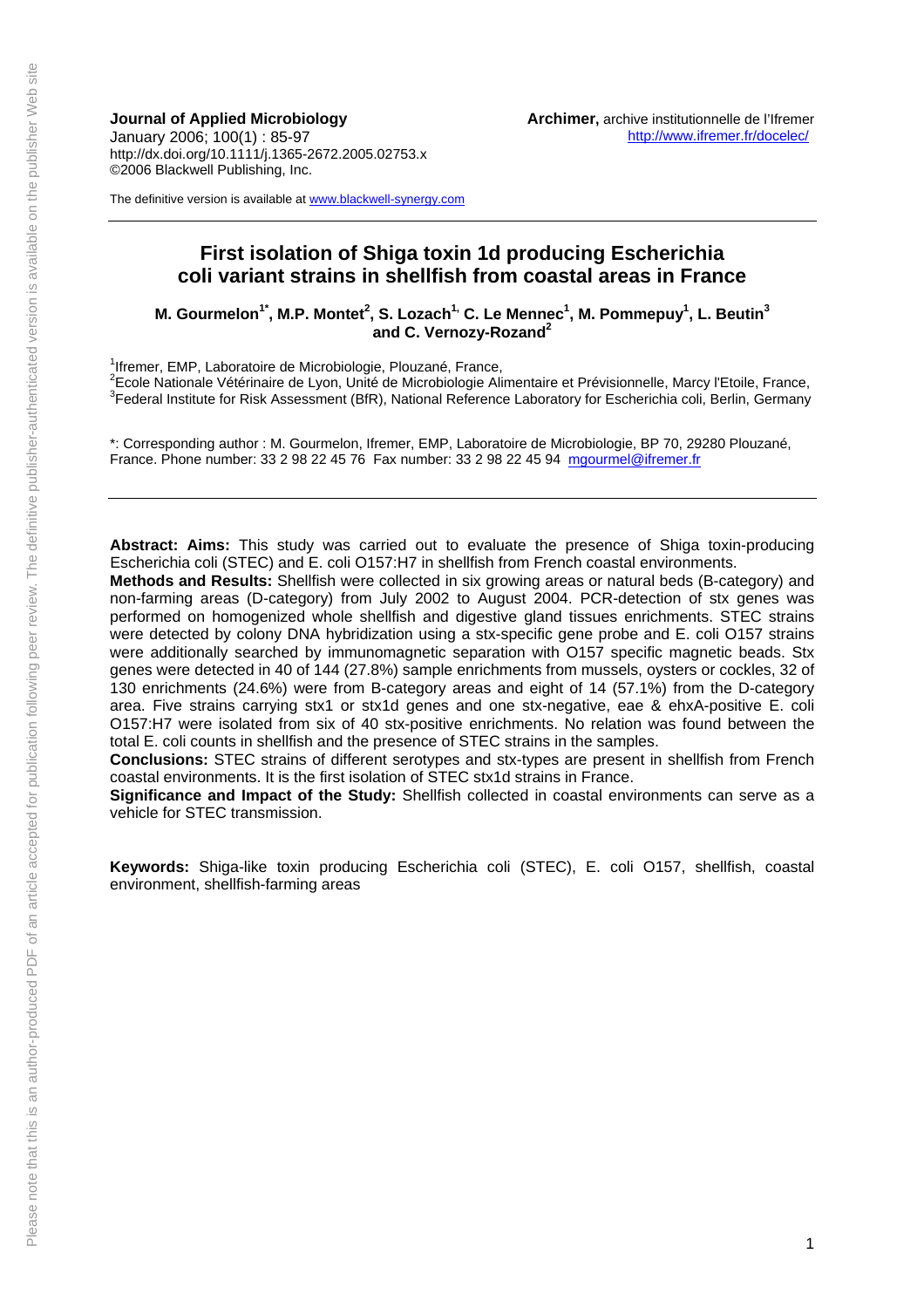# **INTRODUCTION**

 Shiga-like toxin producing *Escherichia coli* (STEC) are a known cause of serious illness in humans and a major public health concern (Paton and Paton 1998a). Infections due to STEC can result in severe bloody diarrhoea (haemorrhagic colitis, HC) which may evolve towards the life-threatening haemolytic-uraemic syndrome (HUS). *Escherichia coli* O157:H7 was first recognised as a human pathogen in 1982, and was linked with two outbreaks associated with consumption of contaminated hamburgers in the United States (Riley *et al*. 1983). STEC of different serotypes are related to both outbreaks and sporadic cases of infection and food-borne outbreaks associated with STEC were well documented world-wide. Human infections were reported from over 30 countries on six continents (Mead and Griffin 1998) and result mainly from eating raw or undercooked contaminated foods. The minimal infective dose is very low for STEC O157 compared to other food poisoning organisms and was reported as <100 cells (Griffin and Tauxe 1991).

A major virulence factor of STEC is the production of one or more Shiga toxins (Stx). The production of Stx1 and Stx2 in *E. coli* is conferred by toxin-converting lysogenic bacteriophages (O'Brien *et al.* 1984). The involvement of these phages could explain the production of Shiga toxins in more than 150 different serotypes of *E. coli* (Schmidt 2001) and in other bacteria such as *Citrobacter freundii* or *Enterobacter cloacae* (Schmidt *et al.* 1993; Paton and Paton, 1997). Only few Stx1 variants and more than 20 Stx2 variants have so far been reported (Bastian *et al.* 1998; Nakao *et al.* 2002; Bürk *et al.* 2003). Other virulence factors include enterohaemolysin encoded by the *ehxA* gene and the product of the *eae* gene, intimin, which is involved in the enterocyte attaching and effacing phenotype (A/E lesion) of bacteria.

The natural hosts for STEC are ruminants like sheep, goats, and in particular, bovines (Zschock *et al*. 2000; Hancock *et al.* 2001). Other animals such as pigs and dogs can also harbor STEC strains (Beutin *et al.* 1993; Bouvet *et al.* 2001). After excretion, these strains can persist for months in the environment (for a review see Duffy 2003). Another environmental source of STEC strains is sewage and STEC including O157 were isolated from wastewater from sewage treatment plant (Höller *et al*. 1999; Vernozy-Rozand *et al.* 2002). The contamination of the environment via these sources signifies a risk for the human health since STEC infections through consumption of contaminated water after bathing in contaminated freshwater were reported (Ackman *et al.* 1997; Olsen *et al*. 2002).

The coastal environment is a receptacle of agricultural and urban waste water effluents, and STEC could be present in coastal areas which are particularly exposed. Because of their filter-feeding activities, shellfish can concentrate and retain pathogenic microbes present in waters of their environment. The risk to public health associated with the consumption of shellfish, traditionnally consumed raw or undercooked, is well documented (Lipp and Rose 1997; Feldhusen 2000; Potasman *et al.* 2002). Pathogenic micro-organisms such as human gastrointestinal viruses (norovirus, hepatitis A virus), enterobacteria such as *Salmonella* or marine bacteria such as pathogenic halophytic vibrios species were yet implicated in shellfish foodborne diseases (Wallace *et al.* 1999; Potasman *et al.* 2002). In Europe, to prevent shellfish consumer health from enteric microbial pathogens, shellfish production areas were classified on the basis of the shellfish microbial contamination by the faecal indicator, *E*. *coli* (European Directive 91/492/EEC; Anon. 1991)*.* This reglementation determines the level of treatment such as depuration or relay which needs to be applied prior to the commercialisation of shellfish. Shellfish to go for human consumption must not contain more than 230 *E. coli* per 100 g of shellfish flesh (shellfish from A-category production areas). Those with higher numbers of *E. coli*, corresponding to shellfish from B-category (<4 600 *E. coli* per 100 g in 90 % of samples) have to be depurated for at least 48 hours. Those ones corresponding to shellfish from C-category (<46 000 *E. coli* per 100 g in 90 % of samples) have to be relayed in special relaying area for at least 2 months prior to sale for consumption. Shellfish in D-category (>46 000 *E. coli* per 100 g) is not allowed for commercialisation.

Among bacterial pathogens, the prevalence of *E. coli* O157:H7 and other STEC in shellfish from farming areas in France was not yet investigated. Therefore, we have explored shellfish from representative coastal areas in France for the presence of STEC and have characterized the STEC strains for serotypes and their virulence properties.

# **MATERIALS AND METHODS**

### **Origin and collection of shellfish and water samples**

 Seventy-two batches of mussels (*Mytilus edulis* and *M. galloprovincialis*) (n=50 to 250), oysters (*Crassostrea gigas*) (n=20 to 25) and *cockles* (*Cerastoderma edul*e); (n=150) were collected from French coastal and estuarine environments (Fig. 1). Each shellfish batch was divided into three equal parts of live bivalve molluscs. These were analyzed as follows: part one: for STEC and *E. coli* O157 from total shellfish flesh (SF),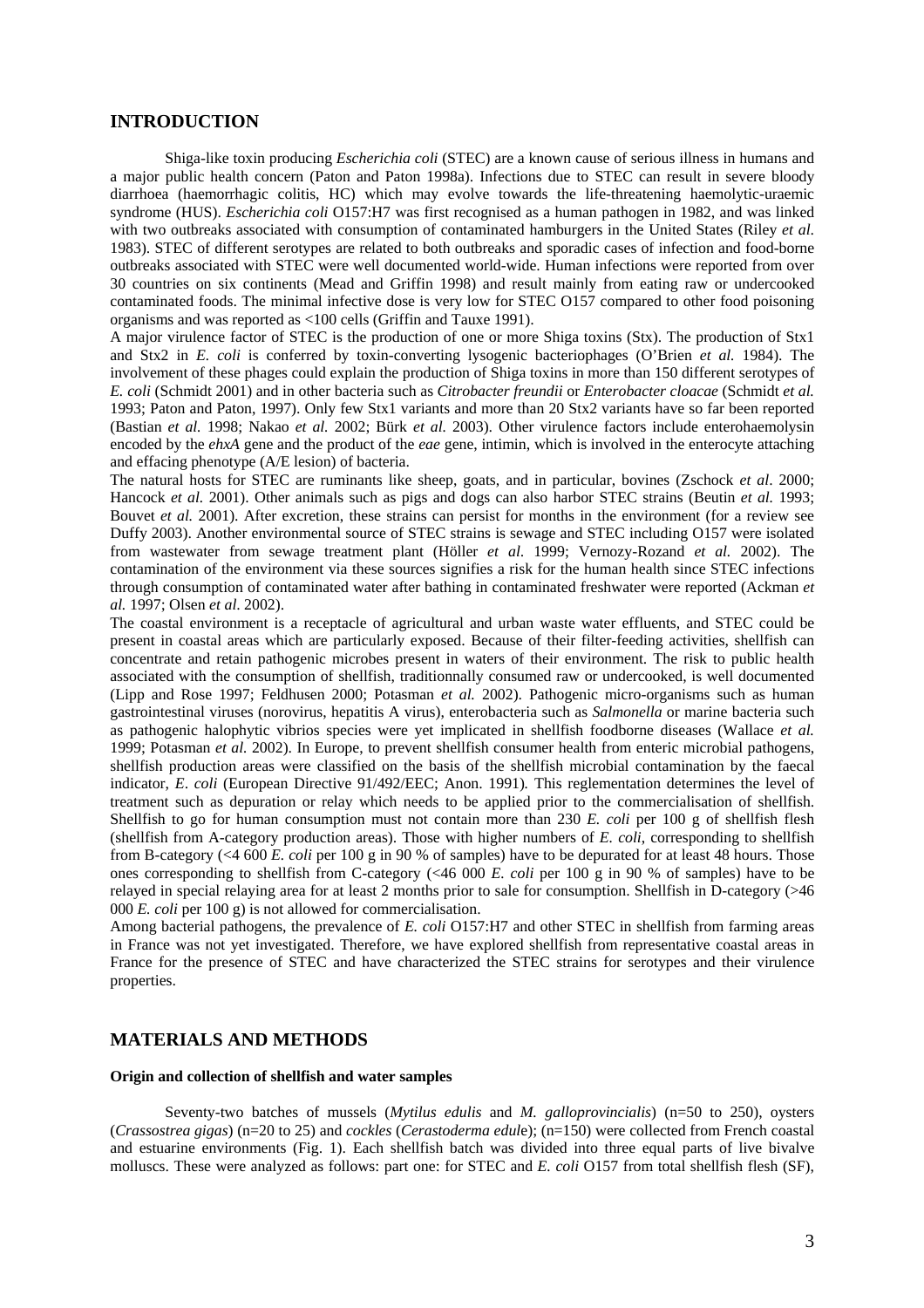part two: for STEC and *E. coli* O157 from dissected hepato-pancreas (Hp), and part three: enumeration of *E. coli* counts from total shellfish flesh.

A part of the batches (sixty-five) originated from six sampling stations of areas of B-category (see above for the description of such a category; European Directive 91/492/EEC). The remaining shellfish originated from a Darea which is considered to be highly contaminated with microorganisms. The sampling station is located at the outlet of a sewage treatment plant and close to agricultural activities. Sampling was carried out for several times from July 2002 until August 2004 (Fig. 1).

Mussel samples were collected from the coasts of the English Channel (site 1, 2, 7), Atlantic Ocean (site 5), and Mediterranean Sea (site 6). Oysters (sites 3, 4, 7) and cockles (site 3) were collected from the English Channel coastal area.

Since *stx* genes or STEC strains were detected in several shellfish batches collected at site 2 (shellfish-growing area; English Channel), we became interested to study the impact of upstream waters on shellfish contamination. For this, upstream waters from site 2 were collected at the same time as the shellfish samples (November 2003 and June 2004).

**Figure 1.** Map of French coastal areas. Sites where mussels (1, 2, 5, 6), oysters (3, 4, 7) or cockles (3) were collected. Sites 1, 2, 3, 4, 5, 6 correspond to areas in B-category. Site 7: D-category contaminated area at the outlet of a sewage treatment plant.



#### **Sample preparation for detection of STEC**

 Shellfish batches were transported immediately (from sites 4 and 7) or within 24 hours (from sites 1, 2, 3, 5 and 6; by road carriers) to the laboratory in insulated coolers. The samples were analysed immediately upon arrival, or held at 4°C for no longer than 48 h before analysis. Shellfish were scrubbed under running tap water to remove debris and attached algae and opened aseptically. Analyses were performed on total shellfish flesh or on hepato-pancreas dissected.

Total shellfish flesh (more than 100 g) was diluted in buffered peptone water (BPW) (1:2) and blended with a Waring commercial blender (Waring Products Division, New Hartford, CT, USA; at high speed for 90 s). Then, 50 ml of homogenized broth (containing 25 g of shellfish flesh) were diluted in more BPW to obtain a 1:10 dilution. The digestive gland was dissected from more than 100 g of total shellfish flesh and around 10 g of hepato-pancreas were diluted at 1:3 in BPW, homogenized (Polytron ; Kinematica AG, Luzern , Switzerland) for 1 min and placed on ice until analysis. This suspension was, then diluted in prewarmed BPW to obtain a 1:10 dilution.

From each homogenized shellfish flesh or digestive gland BPW broth, one part was incubated 6 h at 37°C without agitation for the detection of *E. coli* O157 by IMS (immuno magnetic separation) technique (see below) and another volume was incubated for 20-24 h at 37°C for the detection of STEC by PCR technique.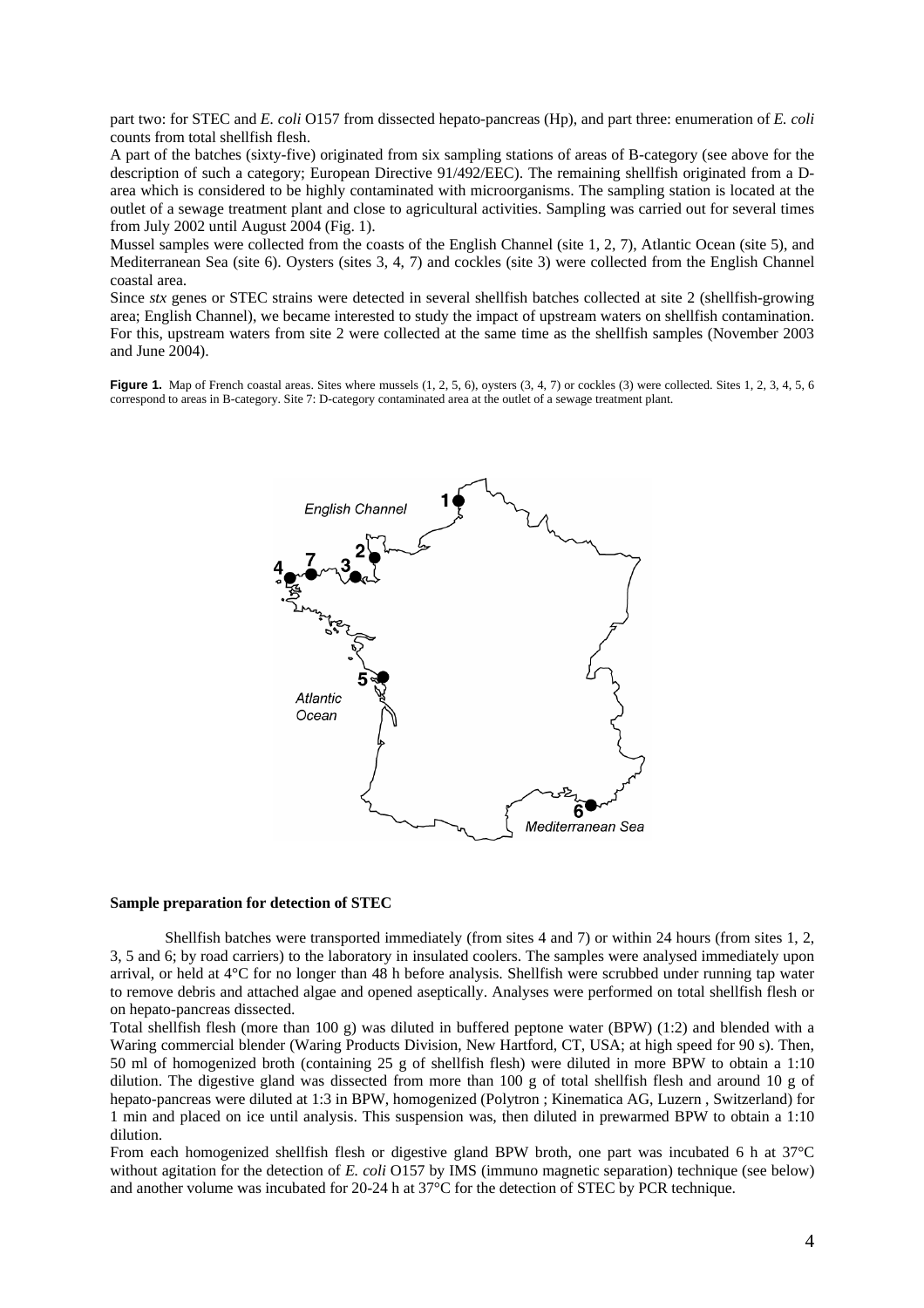As the preliminary assays have shown the presence of *stx*-PCR inhibitors in shellfish tissues and a negative effect of shellfish components on the IMS, different purification steps were tested before DNA extraction and IMS was performed. In order to study the effect of these procedures on the *stx*-gene specific PCR, shellfish flesh was contaminated with an *E. coli stx2e*-positive strain (EVL.02.1) at the final concentration of 3 800 or 3.8 X 10<sup>6</sup> colony-forming units (CFU) per 100 g. Enrichment cultures were grown as described above and subjected to different purification treatments as 1) a filtration through the filter of a stomacher bag, 2) a 1 000 g-2 min centrifugation, or 3) an 8-0.22 µm filtration of shellfish enrichment broths. The latter procedure was performed as follows: the enrichment broths were filtered through an  $8 \mu m$  – membrane, followed by filtration through a 0.22 µm–membrane and the bacteria retained on the 0.22 µm filter were resuspended in phosphate-buffered saline (PBS). DNA extraction and PCR *stx* detection were performed on these suspensions as described below. Water samples were transported within 24 hours to the laboratory in insulated coolers and a part (250 ml or one liter in November and in June, respectively) was filtered on Nucleopore 0.22 µm (Dominique Dutscher S. A., Brumath, France) and retained bacteria were resuspended in BPW. Enrichment broths were incubated 20-24 h at 37°C. *Stx* genes and STEC strains detection were then performed as described for shellfish.

#### *E. coli* **enumeration**

 The faecal contamination (*E. coli*) of shellfish was estimated by the AFNOR standardized five-tube MPN method (Anon. 2000) or impedance measurement (Anon. 2002; Dupont *et al.* 2004). Water *E. coli* enumerations were performed by microplate methods (EN ISO 9308-3; Anon. 1998).

#### **DNA extraction from enriched samples**

For each sample, DNA was extracted from enrichment broths before or after an 8-0.22 µm filtration step. A modified method from Fagan *et al.* (1999) was used for DNA sample preparation. One millilitre of the 20-24 h-sample broth was centrifuged at 12 000 g for 3 min. The pellet was washed twice with PBS with Tween 20 (2%) and three times in PBS alone. After centrifugation, 100 µl or 400 µl of InstaGene Matrix (Bio-Rad, Hercules, USA) were added to the pellet from filtered broths or not, respectively. The mixture was incubated at 56°C for 30 min, vortexed for 15 s and then incubated at 100°C for 15 min. After incubation, these suspensions were vortexed for 15 s, centrifuged at 12 000 g for 10 min and the supernatant was conserved at –80°C for PCR analysis.

#### **PCR detection of** *stx* **genes**

 Detection of *stx* genes was performed with degenerated primers ES149 and ES151 as described by Read *et al.* (1992). These primers amplify a DNA region which is conserved in the *stx1* and *stx2* genes, generating a 323-bp fragment (Table 1). Ten microliters of the DNA supernatant were added to a reaction mixture containing 5 µl of 10X PCR buffer (supplied with the enzyme; Tris-HCl 100 mmol  $1^{-1}$ , MgCl<sub>2</sub> 15 mmol  $1^{-1}$ ; KCl 500 mmol  $1^{-}$ 1 , pH 8.3; Roche Diagnostics, Meylan, France); 200 µmol  $1<sup>-1</sup>$  of each deoxynucleoside triphosphate; 1.6 µmol  $1<sup>-1</sup>$ of each primer and 1 U Taq DNA polymerase (Roche Diagnostics) for a final volume of 50 µl. The amplification were performed in a Peltier Thermal Cycler (PTC 200; MJ Research, Waltham, MA, USA) with the following cycle conditions: initial denaturation at 94°C for 5 min and 40 cycles of denaturation at 94°C for 30 s, primer annealing at 49°C for 30 s and elongation at 72°C for 30 s, followed by a 7 min-extension at 72°C and holding at 4°C. Amplified products (15 µl) were visualised by ethidium bromide staining of 1.5% (w/v) agarose gels after electrophoresis.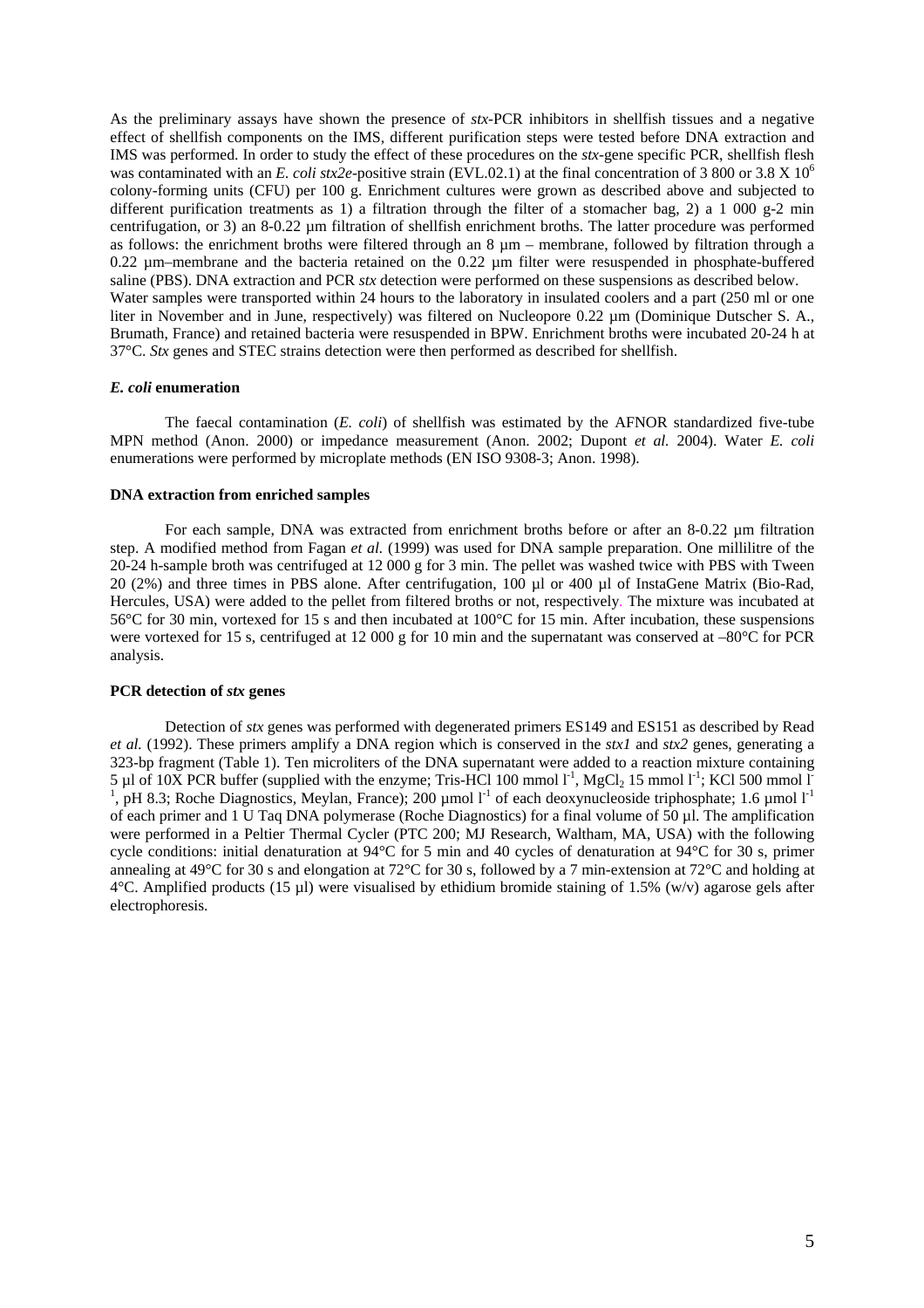**Table 1.** PCR primers used in this study.

| Primers         | Primer sequences $(5, 3)$ *                  | Gene                | Amplicon size<br>(bp) | References                   |
|-----------------|----------------------------------------------|---------------------|-----------------------|------------------------------|
| ES149           | CGAAATYCYCTCTGTATYTGYC                       | stx                 | 323                   | Read et al. 1992             |
| ES151           | GARCRAAATAATTTATATGT                         |                     |                       |                              |
| LP30            | CAGTTAATGTGGTGGCGAAGG                        | stx1                | 348                   | Cebula et al. 1995           |
| LP31            | CACCAGCAATGTAACCGCTG                         |                     |                       |                              |
| LP43            | <b>ATCCTATTCCCGGGAGTTTACG</b>                | stx2                | 584                   | Cebula et al. 1995           |
| LP44            | GCGTCATCGTATACACAGGAGC                       |                     |                       |                              |
| stx1cF          | <b>TTTTCACATGTTACCTTTCCT</b>                 | $\frac{strlc}{498}$ |                       | Zhang et al. 2002            |
| stx1cR          | CATAGAAGGAAACTCATTAGG                        |                     |                       |                              |
|                 | Vt1AvarF CTTTTCAGTTAATGCGATTGCT              | $str1d$ 192         |                       | Bürk et al. 2003             |
|                 | Vt1AvarR AACCCCATGATATCGACTGC                |                     |                       |                              |
| VS <sub>1</sub> | CATAGTGGAACCTCACTGACGCT                      | stx1                | 88                    | Sharma et al. 1999           |
| VS <sub>2</sub> | TTTGCCGAAAACGTAAAGCTTCA                      |                     |                       |                              |
| Stx1F           | GACTGCAAAGACGTATGTAGATT<br>CG                | stxl                | 150                   | Ibekwe et al. 2002           |
| Stx1R           | <b>ATCTATCCC</b><br><b>TCTGACATCAACTGC</b>   |                     |                       |                              |
| Vt1F            | GGATAATTTGTTTGCAGTTGATGT stxl<br>$\mathbf C$ |                     | 107                   | Nielsen and Andersen<br>2003 |
| Vt1R            | CAAATCCTGTCACATATAAATTAT<br><b>TTCGT</b>     |                     |                       |                              |
| <b>VTEa</b>     | CCTTAACTAAAAGGAATATA                         | $str2e$ 230         |                       | Johnson et al. 1990          |
| <b>VTEb</b>     | <b>CTGGTGGTGTATGATTAATA</b>                  |                     |                       |                              |
| PT <sub>2</sub> | <b>GCGAAAACTGTGGAATTGGG</b>                  | uidA                | 252                   | Cebula et al. 1995           |
| PT <sub>3</sub> | TGATGCTCCATAACTTCCTG                         |                     |                       |                              |
| hlyAF           | <b>GCATCATCAAGCGTACGTTCC</b>                 | $ehxA$ 534          |                       | Paton and Paton 1998b        |
| hlyAR           | AATGAGCCAAGCTGGTTAAGCT                       |                     |                       |                              |
| eaeP1           | CTGAACGGCGATTACGCGAA                         | eae                 | 917                   | Reid et al. 1999             |
| eaeP2           | <b>CCAGACGATACGATCCAG</b>                    |                     |                       |                              |
| VT1AF           | TCGTATGGTGCTCAAGGAGT †                       | stx1                | 1335                  | Bürk et al. 2003             |
| ar              | VT1BR2v CAGGCAACTGTCAACTGACT †               |                     |                       | (VT1AF)<br>This study        |

#### **Isolation of** *E. coli* **O157**

 *Escherichia coli* O157 was isolated using the IMS method (ISO 16654; Anon. 2001) from 6 henrichment broths prepared with homogenized whole shellfish and digestive gland tissues. One hundred and eight enrichment broths prepared with total shellfish flesh or hepato-pancreas were tested directly and after a filtration step. Bacteria were recovered from cefixine tellurite sorbitol MacConkey (CT-SMAC) and O157:H7 ID media (BioMérieux, Marcy l'Etoile, France). Suspected colonies were tested with a latex agglutination *E. coli* O157 kit (Oxoid Ltd., Basingstoke, England) and with biochemical API 20E strip (BioMerieux, Marcy l'Etoile, France).

### **Isolation of STEC strains**

 *Escherichia coli* O157:H7 strain ATCC 43895 which carries a *stx1* and a *stx2* gene was used for generating the *stx* gene probe. DNA was extracted from strain culture and PCR for *stx* genes, using degenerated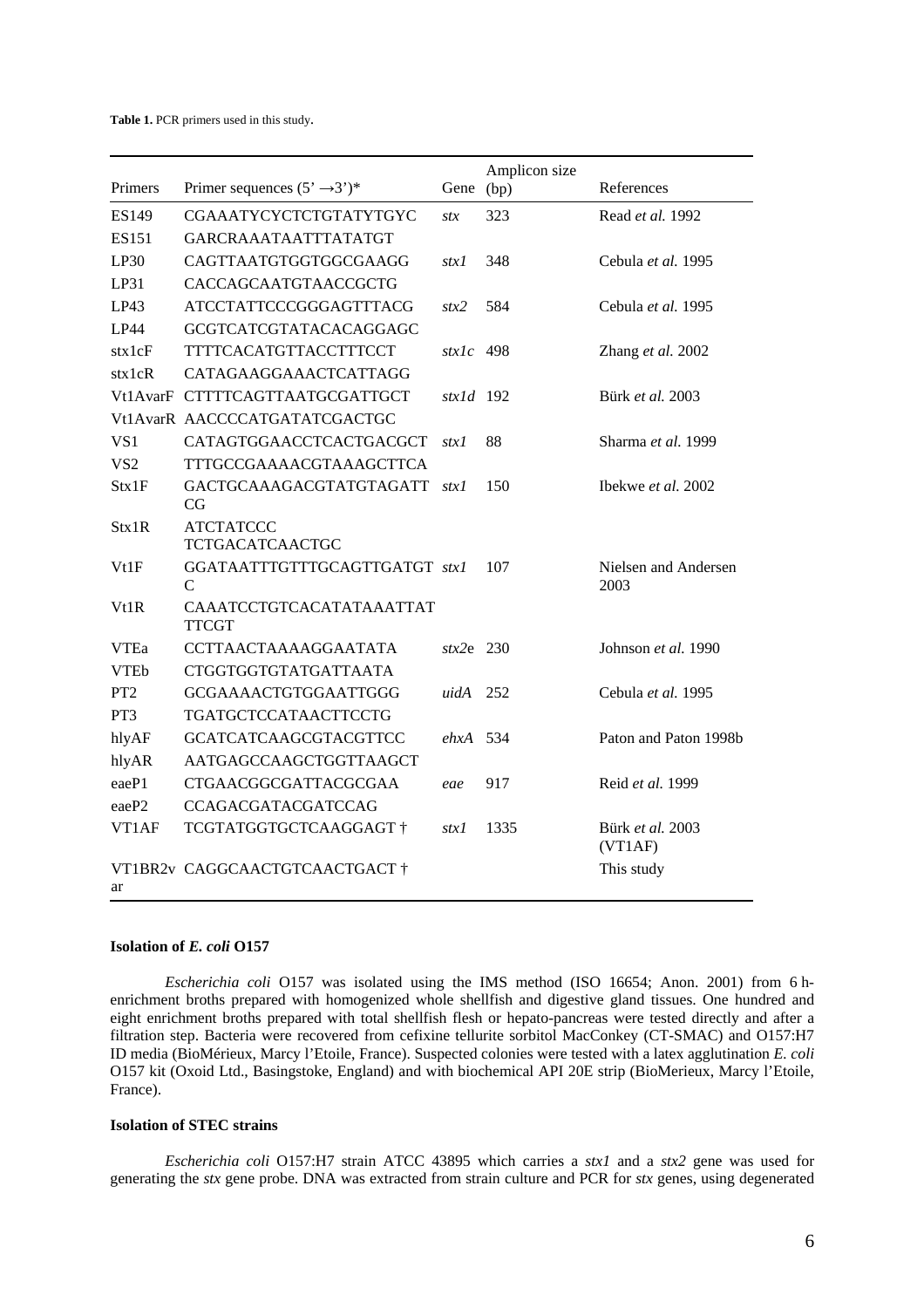primers ES149 and ES151 (Table 1) was performed as described previously (Bouvet *et al.* 2002). PCR products were separated on and excised from a 2% (w/v) agarose gel and purified using the Agarose Gel DNA Extraction Kit (Roche Applied Science, Meylan, France). Digoxigenin labelling was performed with DIG-High Prime kit (Boehringer Mannheim GmbH, Germany) as recommended by the manufacturer.

Samples that gave a positive result with the *stx-*PCR were investigated by colony DNA-hybridization. For this, 100  $\mu$ l of the 10<sup>-4</sup> and 10<sup>-5</sup> dilution of enriched samples were spread onto MacConkey (bioMérieux, Marcy l'Etoile, France) or trypticase soya agar plates (AES, Combourg, France). After a 24 h-incubation at 37°C, the plate with the highest number of isolated colonies was selected for colony hybridization and precooled at 4°C for 30 min. Prehybridization was performed with 10 ml of hybridization solution (5X SSC, blocking reagent, 1.5% (w/v), N-lauroylsarcosine,  $0.1\%$  (w/v), SDS,  $0.02\%$  (w/v) at 60°C for 2 h. Hybridization was carried out for 18-20 h at 60°C with 5 ml of hybridization solution containing 100 ng of freshly heat-denaturated DIG labelled probes. The membranes were washed twice for 5 min in 2X SSC, SDS, 0.1 % (w/v) at room temperature and twice for 20 min in 0.1X SSC, SDS, 0.1 % (w/v) at 60°C. The immunological detection with alkaline phosphateconjugated antibody was performed according to manufacturers (Dig-High Prime, Boehringer Mannheim GmbH, Germany). Hybridizing colonies were isolated from the master plate and further investigated as described below.

### **Bacterial strain identification and characterisation**

 All isolates were confirmed biochemically as *E. coli* using the API 20E test (bioMérieux, Marcy l'Etoile, France). The presence of *stx* genes in these strains was, first, investigated by PCR with primers ES149 and ES151 (Table 1). Stx-positive strains were further tested for the presence of the following genes: *stx1*, *stx2* and *uidA* (Cebula *et al.* 1995), *eae* (Reid *et al.* 1999), *ehxA* (Paton and Paton 1998b) and *stx2e* (Johnson *et al.* 1990; Table 1). Some *stx* probe positive-strains were tested positive with common *stx* primers ES149 and ES151 but were negative for *stx1* and *stx2* genes using the PCRs described by Cebula *et al.* (1995, Table 1). For testing the presence of *stx*-variants which would possibly not be detected with these primers we used other *stx1* or *stx1* variant specific primers to characterize these *stx-*positive strains as described by Sharma *et al.* (1999), Ibekwe *et al.* (2002), Nielsen and Andersen (2003) for *stx1*; Zhang *et al.* (2002) for *stx1c* and Bürk *et al.* (2003) for *stx1d* (Table 1)*.*

All STEC strains were investigated for motility and biochemical properties (fermentation of sorbitol in 24 h, β-D-glucuronidase activity and enterohemolytic phenotype) and were serotyped for their O and H antigens as previously described (Orskov and Orskov 1984; Beutin *et al.* 1996; Machado *et al.* 2000). The Vero cell toxicity assay was performed according to a protocol described previously (Beutin *et al.* 1998; Beutin *et al.* 1999).

#### **DNA sequencing**

 First amplified products obtained by *stx* PCR with primers ES149 and ES151 (Table 1) from enrichment broths prepared with shellfish flesh from naturally-contaminated shellfish were sequenced to know if the protocol was suitable for shellfish matrix. PCR products obtained with primers VT1AvarF-VT1AvarR (Table 1) from some *stx-*positive strains (IF Ec LR2, IF Ec AB8SF, IF Ec AB8Hp) were also sequenced in both directions. Then, PCR products obtained with primers VT1AF-VT1BR2var (complete sequence for *stx1*; Table 1) were sequenced in both directions by primer walking. The amplified products were pooled (275 µl) and used for sequencing. Separation was performed in a 2% (w/v) low-melting agarose gel (NuSieve GTG agarose; BMA, Rockland, ME, USA) in TBE buffer at 110 v for 2 h. Fragments of the expected size were cut, weighed and purified using Qiagen columns (QIAquick Extraction Kit; Qiagen S.A., Courtaboeuf, France), according to the supplier's recommendations. Nucleotide sequences of purified PCR products were determined using an Applied Biosystems 3730 XL automated DNA sequencer (Genome Express, Meylan, France).

### **Nucleotide sequence accession number**

 The nucleotide sequence of the *stx1* variant genes present in strains IF Ec AB8SF, IF Ec AB8Hp and IF Ec LR2 were entered into GenBank database under accession numbers AY986980, AY986981 and AY986982.

#### **RESULTS**

#### **Improvement of PCR and IMS protocols for detection of STEC and** *E. coli* **O157 in shellfish**

 The PCR-protocol used for detection of STEC was previously tested on food- and on samples from animals and allowed the detection of 1 to 10 CFU of STEC per sample (Bouvet *et al.* 2001). In this study, the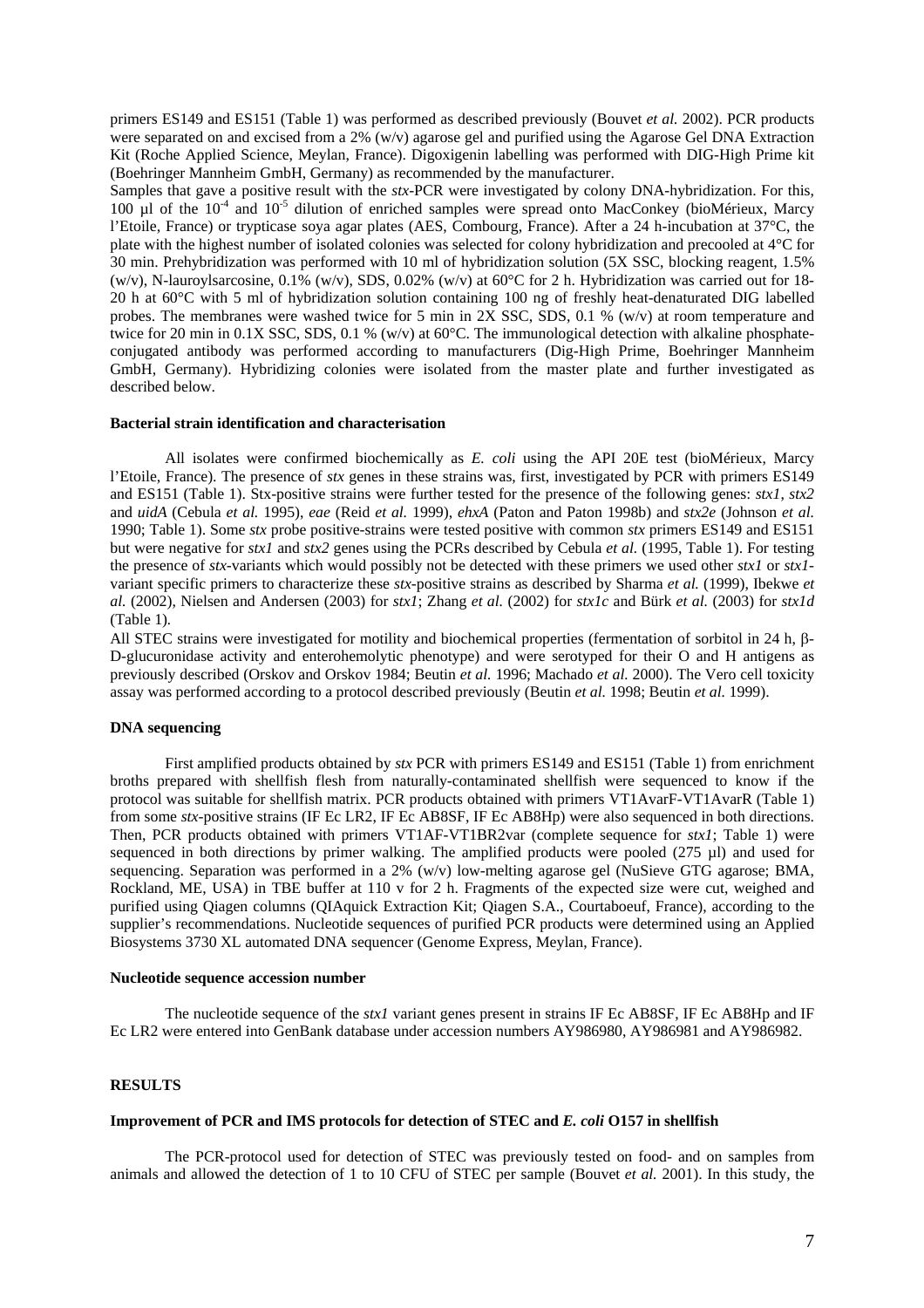assays performed on seeded shellfish flesh showed that additional centrifugation (2 min-1 000 g) or filtration (8 µm and 0.22 µm pore size membranes) of the enrichment broths before nucleic acids extraction increased the sensitivity of the PCR (Fig. 2).

These purification steps allowed the elimination of most of shellfish debris which disturbed the *stx*-PCR and which produced non-specific interactions with O157-beads (data not shown). The investigation of STEC and *E*. *coli* O157 in naturally contaminated shellfish confirmed a more sensitive detection of *stx* genes by PCR, and a more specific detection of *E. coli* O157 with IMS, using an 8-0.22 µm filtration of the enrichments before performing the analysis. Fourteen (35%) of the 40 enrichment cultures from shellfish which were positive for *stx* genes, were only detectable when the filtration step was performed before PCR.

Figure 2. Effect of centrifugation and filtration of shellfish enrichment broths on PCR sensitivity. Lanes: M, molecular weight size marker (100-bp DNA ladder); -, PCR-negative control; 1-6, enrichment broths filtered (stomacher bag); 7-12, centrifugation (2 min, 1 000g) of enrichment broths; 13-17, 18, enrichment broths filtered on 8 and 0.22 µm; 19-24, crude enrichment broths; +, PCR-positive control (strain *stx2e* positive, EVL 02. 1).Lanes 1-2, 7-8, 13-14, 19-20: DNA extracts from shellfish flesh (SF) without *E. coli*, 3-4, 9-10, 15-16, 21-22: shellfish flesh with 3 800 CFU per 100 g of SF; 5-6, 11-12, 17-18, 23-24: shellfish flesh seeded with 3.8 X 10<sup>6</sup> CFU per 100 g of SF. DNA extracts were tested not diluted (ND; odd numbers) and diluted at 1/10 (even numbers).



#### **Detection of s***tx* **genes**

*Stx* genes were detected in 40 of 144 (27.8%) enrichments from shellfish flesh or hepato-pancreas. They were present in 32 of 130 enrichment broths (24.6%) from shellfish batches collected from B-category shellfishgrowing areas or natural beds and in eight of 14 (57.1%) from D-category area.

*Stx* genes were detected in all shellfish species analysed and at least once in each of the seven sites investigated (Table 2) and positive samples were detected during the whole year. At site 2, monthly analyses were performed between July 2002 and August 2004 (16 sampling of shellfish). *Stx*-genes were detected in samples taken at different times and not only during the summer months when the excretion of STEC seemed to be more important (Chapman *et al.* 1997).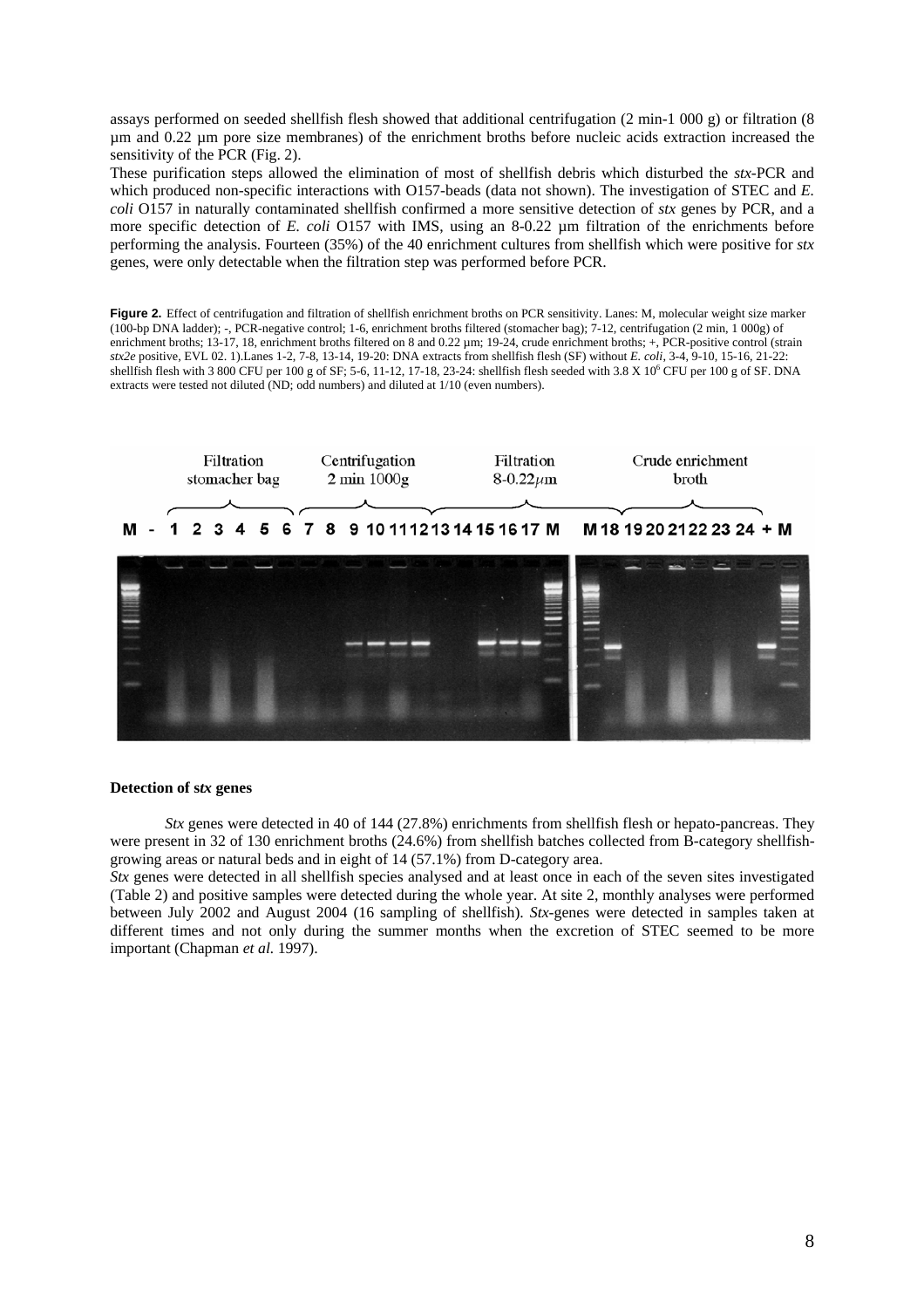**Table 2.** Detection of STEC and *stx* genes in shellfish from coastal environment

|                                    | Shellfish SF <sup>+</sup><br>species | Stx-positive<br>SF†<br>enrichments /<br>total no. of<br>enrichments | Stx-positive<br>HP <sub>1</sub><br>enrichments /<br>total no. of<br>HP <sub>1</sub><br>enrichments | Stx-positive<br>enrichments /<br>total no.<br>enrichments (%<br>stx-positive<br>enrichments) |                    | <i>E. coli</i> count per 100 g of SF |                       |                                                |
|------------------------------------|--------------------------------------|---------------------------------------------------------------------|----------------------------------------------------------------------------------------------------|----------------------------------------------------------------------------------------------|--------------------|--------------------------------------|-----------------------|------------------------------------------------|
| Collectio<br>n sites<br>$(Area^*)$ |                                      |                                                                     |                                                                                                    |                                                                                              | Geometri<br>c mean | Range                                | No. of<br>sample<br>S | Isolation of<br>STEC (no. of<br>STEC strains)§ |
| Site 1(B) Mussel                   |                                      | 4/8                                                                 | 3/8                                                                                                | 7/16(43.8)                                                                                   | 619.2              | $<100 - 140008$                      |                       | N                                              |
| Site $2(B)$ Mussels $5/16$         |                                      |                                                                     | 7/16                                                                                               | 12/32(37.5)                                                                                  | 372.4              | $<$ 100 - 4 900                      | 16                    | P(2)                                           |
| Site $3(B)$                        | Oysters                              | 1/10                                                                | 1/10                                                                                               | 2/20(10)                                                                                     | 324.6              | $<$ 100 - 2 800                      | 10                    | N                                              |
|                                    | Cockles $2/4$                        |                                                                     | 2/4                                                                                                | 4/8(50)                                                                                      | 964.2              | $200 - 4100$                         | $\overline{4}$        | N                                              |
| Site $4(B)$ Oysters                |                                      | 2/11                                                                | 1/11                                                                                               | 3/22(13.6)                                                                                   | 498.3              | $<$ 100 - 1400                       | 11                    | P(2)                                           |
| Site $5$ (B) Mussels $2/8$         |                                      |                                                                     | 1/8                                                                                                | 3/16(18.8)                                                                                   | 116.1              | $<$ 18 – 1 300                       | 8                     | P(1)                                           |
| Site $6(B)$ Mussels $1/8$          |                                      |                                                                     | 0/8                                                                                                | 1/16(6.3)                                                                                    | 267.8              | $<100 - 4900$                        | 8                     | N                                              |
| Site $7(D)$ Oysters                |                                      | 4/7                                                                 | 4/7                                                                                                | 8/14(57.1)                                                                                   | 2419.3             | $< 100 - 160$<br>000                 | 7                     | P(1)                                           |

\*Shellfish from B-category were collected in growing areas or natural beds farmed or not;

†SF, shellfish flesh;

‡Hp, hepato-pancreas;

§N, negative; P, positive

#### **Isolation and characterization of STEC from shellfish**

 Five *stx*-positive *E. coli* non O157 strains were isolated from five of the 40 (12.5%) *stx* gene-positive enrichments. The strain characteristics are presented in Table 3. The strains showed a common biotype profile of *E. coli* and were positive for fermentation of sorbitol, motility, and for β glucuronidase. All five strains tested *stx*-positive with the common *stx*-primers of Read *et al.* (1992) and shown to produce cytotoxins by the Vero cell assay. Two of these strains (IF Ec PB1; IF Ec PB4) were positive for *stx1* with primers LP30-LP31 and negative for *stx2* with primers LP43-LP44 of Cebula *et al.* (1995). The remaining three strains (IF Ec LR2; IF Ec AB8SF; IF Ec AB8Hp) were negative with both (LP30-LP31 and LP43-LP44) primer sets.

As the total *stx* gene of these three strains was sequenced, we observed that LP30 and LP31 primer has four (positions 5, 8, 10 and 12; 3'-terminus) and one (first position; 3'-terminus) mismatches, respectively. This could explain that no product was obtained by LP30-LP31 primer pair with these three strains. However, these ones were found to carry *stx1* genes using other PCR primers: VS1-VS2, Stx1F-Stx1R, Vt1F-Vt1R and stx1cF-stx1cR (Table 1) and found to carry *stx1d* genes using specific primers Vt1AvarF-Vt1AvarR (Table 1). All *stx*-positive strains from our study were negative for *eae* and *ehxA* genes.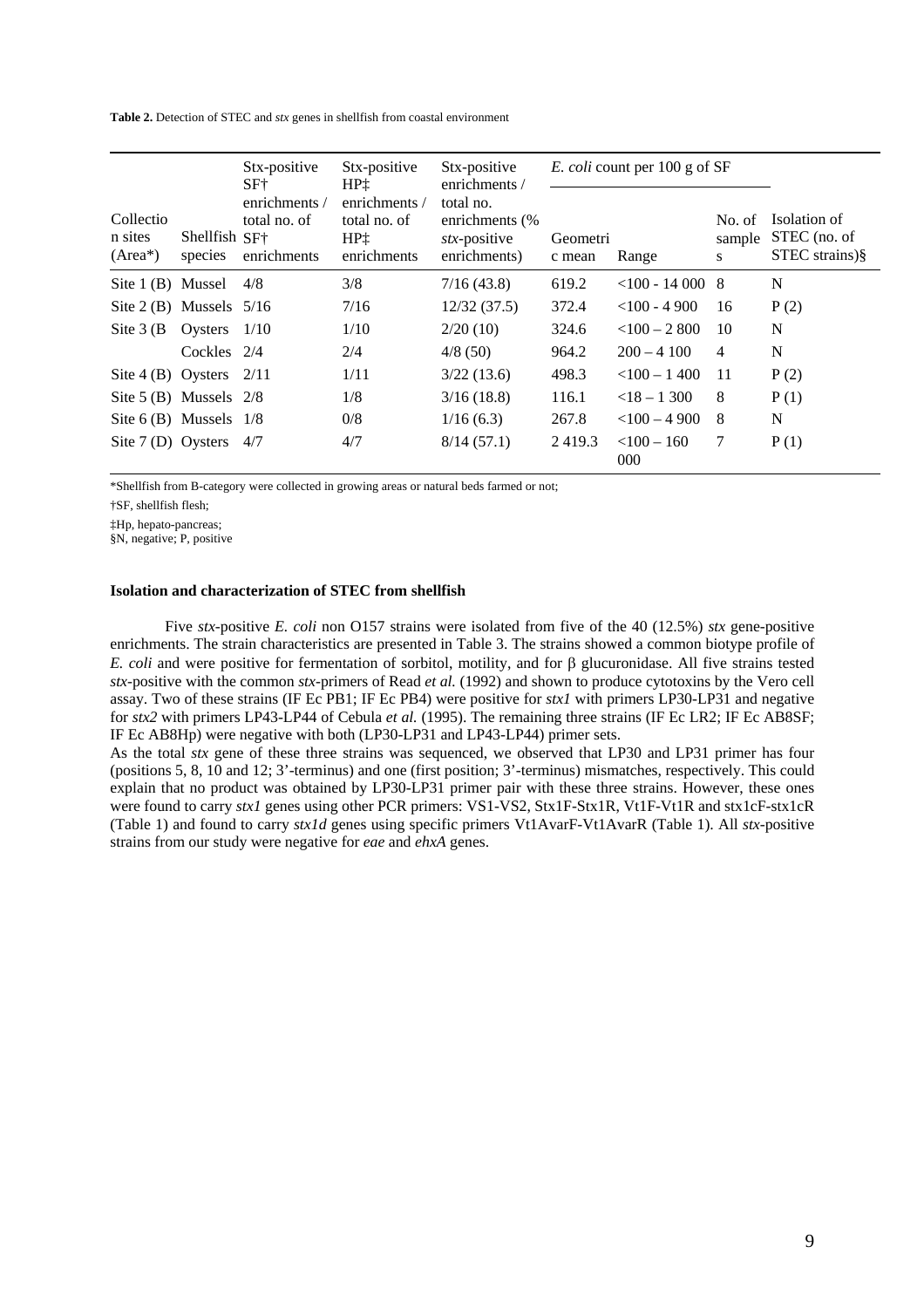**Table 3.** Phenotypic and genotypic characterisation of *E. coli* strains isolated from shellfish.

|                          |  |                       | Description strain-<br>positive sample |           |                    |                             |                                |              |             |             | genes                  |             |              |
|--------------------------|--|-----------------------|----------------------------------------|-----------|--------------------|-----------------------------|--------------------------------|--------------|-------------|-------------|------------------------|-------------|--------------|
| Date of<br>isolatio<br>n |  | Strain<br>Site number | Shellfish SF or $E$ .                  | Hp        | coli<br>count<br>* | Serotype SOR                | Hemolys<br>in<br>phenotyp<br>e | GUD y        | mobilit     | <b>VCA</b>  | stx<br>(type)          |             | eae ehxA     |
| 23.09.0 2<br>2           |  | IF Ec PB1             | <b>Mussels</b>                         | <b>SF</b> | 189                | O38:H26 P                   | N                              | $\mathbf P$  | P           | ${\bf P}$   | $P (stxI)$ N           |             | N            |
| 06.01.05<br>3            |  | IF Ec LR <sub>2</sub> | <b>Mussels</b>                         | <b>SF</b> |                    | 1 300 O100:H <sub>2</sub> P | N                              | $\mathbf P$  | P           | $\mathbf P$ | $\mathbf P$<br>(stxId) | N           | N            |
| 17.07.0 2<br>3           |  | IF Ec PB4             | <b>Mussels</b>                         | <b>SF</b> | 120                | O38:H26 P                   | N                              | $\mathbf{P}$ | P           | P           | P (stx1)               | $\mathbf N$ | N            |
| 02.10.04<br>3            |  | IF<br>AB8SF           | Ec Oysters                             | <b>SF</b> |                    | 1 400 O149:H1 P             | N                              | $\mathbf{P}$ | P           | P           | $\mathbf P$<br>(stxId) | N           | N            |
| 02.10.04<br>3            |  | IF<br>AB8Hp           | Ec Oysters                             | Hp        |                    | 1 400 O149:H1 P             | N                              | P            | P           | P           | P<br>(stxId)           | N           | N            |
| 08.09.0 7<br>3           |  | IF Ec SP5             | Oysters                                | SF        |                    | 3 100 O157:H7 N             | P(Ehly)                        | $\mathbf N$  | $\mathbf P$ | N           | $\mathbf N$            | $\mathbf P$ | $\mathbf{P}$ |

\**E. coli* count per 100 g of shellfish flesh;

SOR, Sorbitol fermentation; GUD, ß-glucuronidase activity; VCA, Vero cell assay; Hp, hepato-pancreas; SF, total shellfish flesh; N, negative; P, positive; Ehly, hemolysis after a 22h incubation step.

Analysis of the sequence data of the *stx1d*-positive strains (IF Ec AB8SF, IF Ec AB8Hp, IF Ec LR2) showed that they are identical (100% nucleotide homology) among each other and show 99% nucleotide homology with *stx1d* (strain MHI 813; Bürk *et al.* 2003), *stx1v52* and *stx1v51* genes (strains 92-1251 and 92-1252; Ohmura-Hoshino *et al.* 2003). The comparison of nucleotide and translated sequences of the A-subunit and the B-subunit of the Shiga-toxin of the strains isolated in this study and those described by Bürk *et al.* (2003) and Ohmura-Hoshino *et al.* (2003) shows that: 1) the nucleotide sequence of *stx1A* differed by 1 bp from *stx1dA*, 1 bp from *stx1v52A* and 3 bp from *stx1v51A* (positions 357; 477; 477, 546 and 693 from 5'-terminus, respectively), 2) the nucleotide sequence of  $\frac{sx}{B}$  by 2 pb from  $\frac{sx}{dB}$ , by 1 pb from  $\frac{sx}{v52B}$  and by 1 pb from  $\frac{sx}{v51B}$  (positions 122 and 221; 122; 122 from 5'-terminus, respectively) and 3) while the aminoacids deduced from these sequences were identical (Bürk *et al.* 2003 and Ohmura-Hoshino *et al.* 2003).

### **Detection of** *E. coli* **O157**

 Only one strain of *E. coli* O157, which was *stx*-negative, but *eae* and *ehxA*-positive, was isolated by IMS method from one of 108 enrichments from SF or hepato-pancreas tested. *Escherichia coli* O157-positive shellfish were collected at the outlet of a sewage treatment plant (site 7; September 2003; Table 3). This strain was isolated from a total shellfish flesh and did not show toxicity on Vero cells.

Other *E. coli* strains, *Citrobacter freundii* and *Enterobacter cloacae* were also isolated on CT-SMAC or O157:H7 ID media after IMS on 6 h-shellfish enrichment broths. They were all found *stx-*negative by PCR. In a small number of samples, bacteria such as *Aeromonas* spp. or *Shewanella putrefaciens,* present in the shellfish background flora, grew in shellfish enrichment broths. After IMS, these bacteria were isolated as characteristic non-sorbitol fermenting colonies on CT-SMAC and latex positive colonies. They were distinguished from *E. coli* O157 only by API20E test.

### *E. coli* **as indicator of faecal contamination of shellfish**

 The total *E. coli* counts in shellfish batches were determined. The geometric means and range of shellfish *E. coli* concentrations measured, from July 2002 to August 2004, are given in Table 2, site by site. They show an important heterogeneity depending on shellfish sampling. In B-category areas, shellfish *E. coli* concentrations mainly vary from <100 to 4 600 *E. coli* per 100 g of SF. However, higher concentrations could also be observed. For example, a concentration of 14 000 *E. coli* per 100 g of SF were once recorded at the site 1. This result leads to particularly high range for *E. coli* concentrations at this site.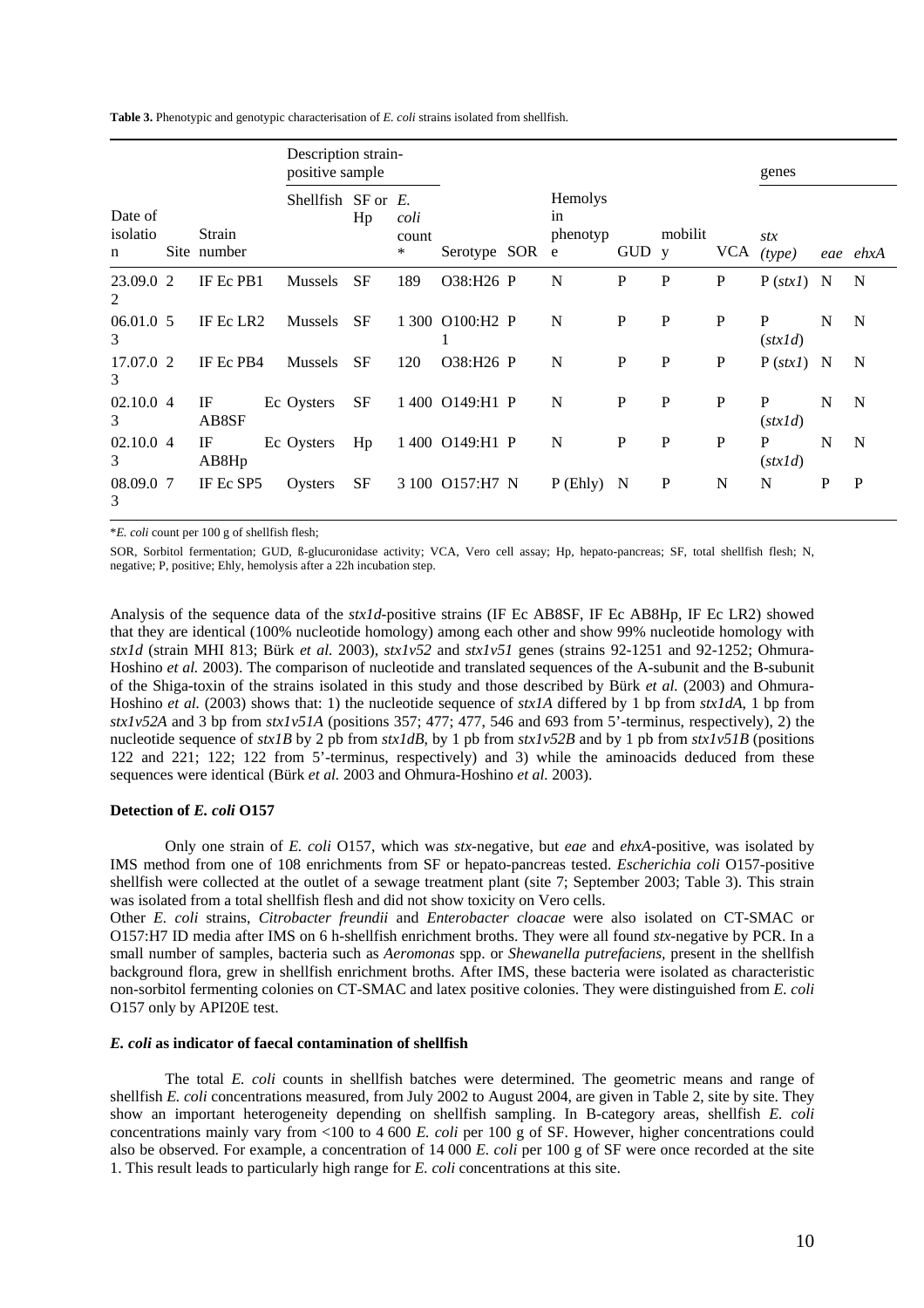*Stx-*positive PCR results were obtained in 11.7% of the enrichments from weakly contaminated (<230 *E. coli* per 100 g SF; seven of the 60 enrichment broths tested) shellfish batches, in 33.8% of enrichments from moderately (between 230 and 4 600 *E. coli* per 100 g of SF; 25 of the 74 enrichments broths tested) and in 70% of the enrichments from highly contaminated shellfish batches (> 4 600 *E. coli* per 100 g of SF; seven of the 10 tested). Thus, the probability to obtain *stx*-positive results correlated with the total numbers of *E. coli* found in shellfish. However, *stx-*positive samples were detected even among the weakly contaminated ones.

The strains which were isolated in this study came from weakly (IF Ec PB4, IF Ec PB1) and moderately contaminated (IF Ec LR2, IF Ec AB8SF, IF Ec AB8Hp, IF Ec SP5; Table 3) shellfish samples. So, there was no relation between the presence of viable STEC strains and total *E. coli* count in shellfish.

### *Stx* **gene detection and STEC isolation in waters upstream shellfish (site 2)**

 In order to identify the origin of *stx* genes and STEC strains detected in shellfish, upstream water and seawater was investigated in spring and in winter at site 2 shellfish-growing area. *Stx* genes were detected in all of the 8 water samples (sewage, brackisch water, freshwater or seawater) which were collected in November 2003, and in seven of the eight water samples (only seawater W4b was *stx*-negative) collected in June 2004 (Table 4). STEC strains could not be isolated from the water samples. *Escherichia coli* concentrations varied remarkably from one water sample to another and bacterial numbers were about 10-fold higher in November 2003 than in June 2004 (Table 4).

**Table 4** *E. coli* concentration and *stx* genes detection by PCR after enrichment of waters collected upstream from shellfish-farming area or of shellfish collected in November 2003 and June 2004. Water temperature varied from 10.2 to 13.4°C in November and from 14.1 to 16.9°C in June.

| Water or<br>shellfish<br>sample | Date             | Type of water or of<br>shellfish* | E. coli concentration per 100 ml of<br>water or per 100 g of SF† | $Stx$ -PCR<br>results <sup>†</sup> |
|---------------------------------|------------------|-----------------------------------|------------------------------------------------------------------|------------------------------------|
| W1a                             | November<br>2003 | 26, Freshwater                    | 4 6 6 9                                                          | $\mathbf{P}$                       |
| W <sub>2</sub> a                |                  | Brackish water                    | 1450                                                             | P                                  |
| W3a                             |                  | STP outfall (beach)               | 3 5 3 0                                                          | P                                  |
| W4a                             |                  | Seawater                          | 676                                                              | P                                  |
| W5a                             |                  | Inlet of STP                      | $2.11\,10^7$                                                     | P                                  |
| W6a                             |                  | Freshwater                        | 577                                                              | $P$ (weak)                         |
| W7a                             |                  | Freshwater                        | 57 100                                                           | $\mathbf{P}$                       |
| W8a                             |                  | Freshwater                        | 20 270                                                           | $\mathbf{P}$                       |
| S <sub>1</sub> a                |                  | Mussels                           | 4 9 0 0                                                          | P                                  |
| W1b                             | June 1, 2004     | Freshwater                        | 200                                                              | P                                  |
| W <sub>2</sub> b                |                  | Brackish water                    | 1 0 1 0                                                          | $\mathbf P$                        |
| W3b                             |                  | STP outfall (beach)               | 410                                                              | $P$ (weak)                         |
| W4b                             |                  | Seawater                          | 127                                                              | N                                  |
| W <sub>5</sub> b                |                  | Inlet of STP                      | $7.710^6$                                                        | $\mathbf P$                        |
| W6b                             |                  | Freshwater                        | 80                                                               | $\mathbf{P}$                       |
| W7b                             |                  | Freshwater                        | 860                                                              | $\mathbf{P}$                       |
| W8b                             |                  | Freshwater                        | 350                                                              | $P$ (weak)                         |
| S <sub>1</sub> b                |                  | Mussels                           | 1 400                                                            | N                                  |
| S <sub>2</sub> b                |                  | Mussels                           | 2 3 0 0                                                          | $\mathbf{P}$                       |

\*STP, sewage treatment plant;

†SF, shellfish flesh;

‡P, positive; N, negative.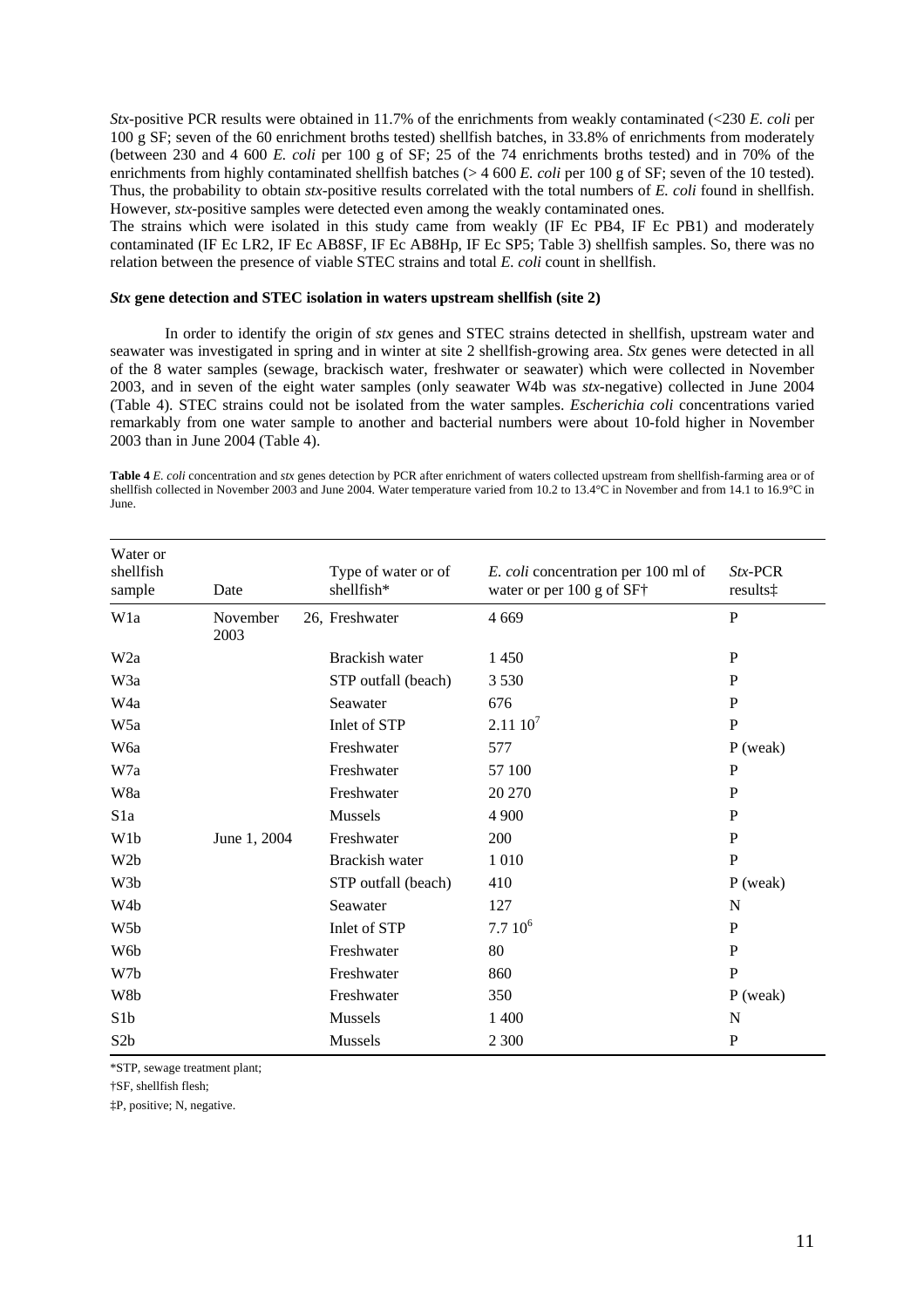### **DISCUSSION**

 One of the objectives of this study was to improve current protocols for the detection of *stx* genes in shellfish collected from the coastal environment. The protocol was based on the detection of *stx* genes in enrichments from total shellfish flesh or from dissected hepato-pancreas by increasing the sensitivity of the detection methods by filtration of enrichment cultures before DNA extraction. Although analyses concerned generally the total shellfish flesh of live bivalve molluscs (Guyon *et al.* 2000; Dupont *et al.* 2004), other pathogens such as vibrios or viruses, were searched in dissected hepato-pancreas rather than in whole shellfish tissue in previous studies (Le Guyader *et al.* 2000; Hervio-Heath *et al.* 2002). In fact, many pathogens were shown to be concentrated in these tissues and less PCR-inhibitors were expected to be present in hepato-pancreas than in whole tissues (Le Guyader *et al.* 2000). In this study, similar results were obtained in the analysis of total SF or Hp [*stx* genes were detected in 21 of 72 (29.2%) enrichment broths from SF and in 19 of 72 (26.4%) enrichments from Hp]. In only nine of 72 (12.5%) shellfish batches, both total shellfish flesh and hepatopancreas enrichments were *stx* genes-positive. These results could be attributed to the heterogeneity of live bivalve molluscs from a same batch (presence of contaminated and not contaminated shellfish in the same batch) rather than to an influence of the organ part of shellfish analysed.

The results obtained in this study show that shellfish collected in coastal or estuarine environments can be positive for *stx* genes as indicator for STEC or *stx*-encoding phages. Stx-positive samples were obtained from all investigated shellfish species. When oysters and cockles were sampled at the same site and date, *stx* genes were more often found in cockles than in oysters (data not shown). The fact that cockles are burrowing animals, and that oysters are living in water could explain this difference. The sandy or muddy sediments could be more favourable for the survival of STEC than water. Furthermore, with cockles more organisms are needed to obtain a same weight of shellfish flesh than from oysters. Stx genes could be detected in shellfish collected in various areas (at least one positive result was obtained for shellfish from the 7 sites) and at different time periods (positive results were obtained at all seasons).

The frequency of *stx-*positive samples varied depending on the activities upstream and the weather conditions; i. e. abundant rainfall, before sampling, by increasing the run-off was a favourable factor to obtain a faecal bacterial shellfish contamination downstream (this study; Lee and Morgan 2003).

The *stx* genes present in shellfish samples could originate from STEC or from *stx*-bacteriophages. Muniesa and Jofre (1998) have evaluated the prevalence of Shiga toxin-converting phages in waste waters from two origins; the number of phages infectious for *E. coli* O157:H7 and carrying the *stx2* gene was in the range of 1 to 10 per ml of sewage. According to Muniesa and Jofre (2000), Stx-encoding bacteriophages are common in sewage from industrialized countries.

Five *stx1*-positive STEC strains were isolated from oysters and mussels from B-category areas. Three strains from two locations (sites 4 and 5) carried a *stx1d* gene and this is the first report on occurrence of *stx1d*-positive STEC from shellfish. The virulence of these strains for humans is probably limited because major virulence markers such as *stx2* and *eae* genes are absent in these strains.

On the other hand, we isolated one *E. coli* O157:H7 strain which resembled EHEC O157 for its virulence markers and phenotypical traits. This strain was negative for a *stx* gene which might have got lost upon passage from its original source to shellfish. Frequent loss of *stx* genes in EHEC O157 was reported (Karch *et al.* 1992) and *stx*-negative *E. coli* O157 strains have already been isolated in raw cow's milk cheese in Italy (Conedera *et al.* 2004), in heifer faecal samples (Vernozy-Rozand *et al.* 2000) or from human feces (Schmidt *et al.* 1999). The virulence of a *stx*-negative *E. coli* O157:H7 strain is likely to be the same as the one of enteropathogenic *E. coli* such as *E. coli* O55:H7 known to be a major cause of infantile diarrhoea world-wide (Rodrigues *et al.* 1996; Schmidt *et al.* 1999).

Few studies focused on the detection of STEC or *E. coli* O157 strains in shellfish. Moreover, researchers have used different approaches from a study to another. Rampersad *et al.* (1999) and Kumar *et al.* (2001-2004) isolated *E. coli* strains which were then tested for the O157 antigen and other serotypes and for virulence genes. Guyon *et al*. (2000) and MacRae *et al.* (2003) limited their study only to STEC O157 strains searched by the IMS method. Samadpour *et al.* (1994) investigated STEC strains by colony DNA-hybridization from different food enrichments. Dupray *et al.* (1999) detected *stx* genes in shellfish enrichments but no attempt was made to isolate STEC strains from positive samples. The low recovery rates for *E. coli* O157:H7 for STEC strains from *stx-*PCR positive enrichments in our study is in agreement with other reports on STEC in shellfish (Guyon *et al.* 2000; Kumar *et al.* 2001-2004; MacRae *et al.* 2003). The low frequency of isolated STEC strains from shellfish could be explained by: 1) low numbers of these bacteria in coastal environment, 2) the difficulty to isolate these strains from shellfish samples with an important background flora, 3) the presence of viable but non culturable STEC due to environnental stress in the marine environment (Troussellier *et al.* 1998; Rozen and Belkin 2001), 4) the presence of free *stx*-bacteriophage or phage DNA in samples.

Serotyping STEC strains from shellfish showed new serotypes such as O38:H26 and O149:H1, and serotype O100:H21 which is associated with STEC from pigs (L. Beutin, pers. comm.). These results confirm that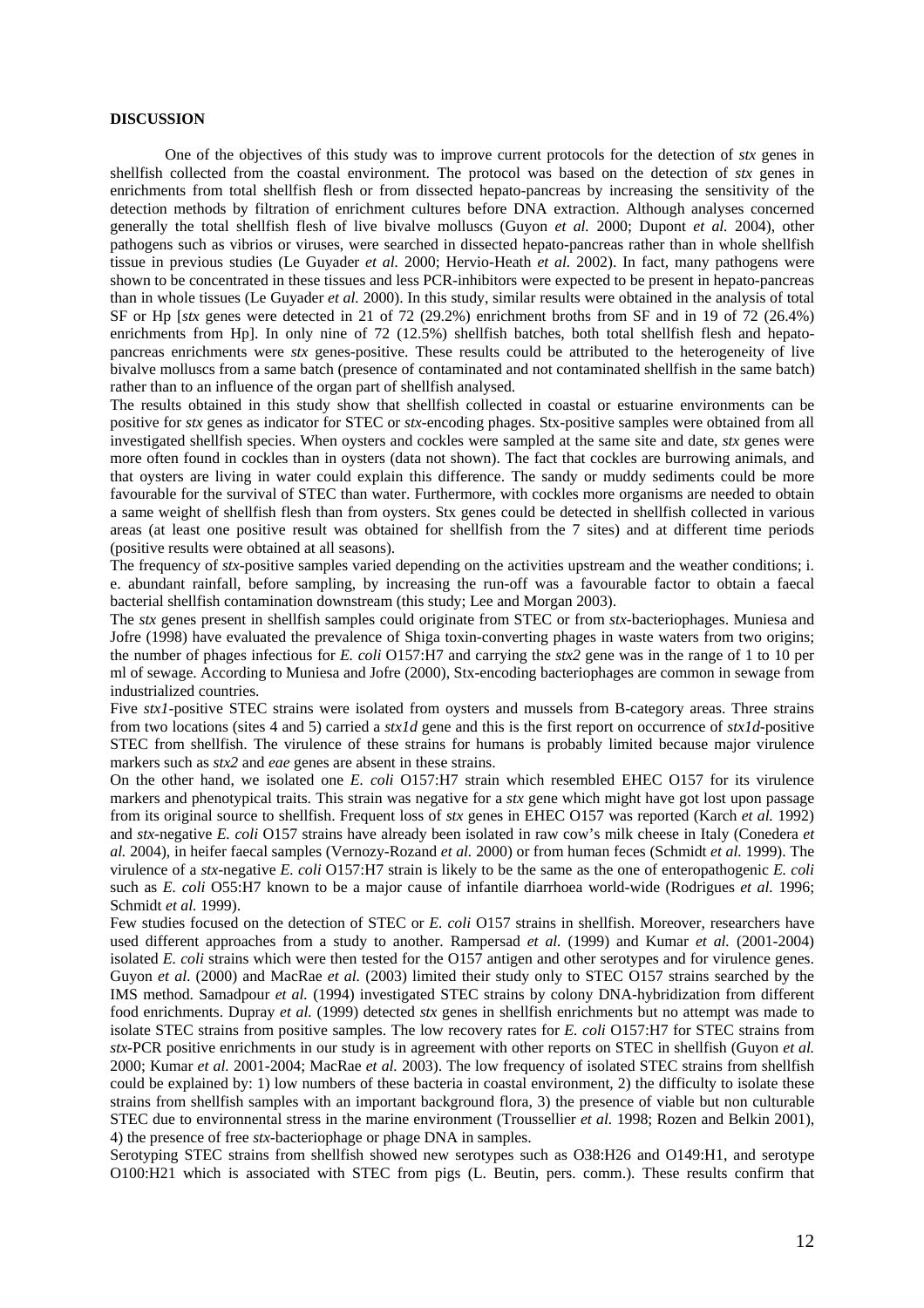environment is a reservoir in which new STEC strains can emerge (Vernozy-Rozand *et al.* 2004) and point to domestic animals as possible contamination source. As shellfish came from coastal environment and were analysed just after collection, the STEC contamination observed in this study which occurred in shellfishfarming areas is probably due to upstream waters of agricultural or urban origin. Two strains with the same serotype and the same genetic profile were isolated in shellfish collected in September 2002 and July 2003 from the same area (site 2). A better evaluation of potential sources in this area could give some useful information about the origin of these strains. The first assays performed on the upstream waters and shellfish failed to isolate STEC strains in any of the samples. However, *stx* genes were detected in most of the water samples from various origins and in shellfish. These results underline the existing difficulty to identify the potential source of these *stx* genes and indicate that shellfish contamination could result from several sources at the same time.

As we detected, one strain *E. coli* O157 *stx*-negative and *stx* genes in the same shellfish enrichment, it would be useful to know if conversion of *E. coli* strains by *stx* bacteriophages encoding *stx* gene could occur in coastal environment especially in shellfish. To this date, no study has focused on detection of *stx* bacteriophages in coastal environment. The conversion of *E. coli* strains by phages in the environment has not been observed yet but it would be an important question to elucidate (Schmidt 2001).

In shellfish, we could not find any relation between the presence of STEC and the total count of *E. coli* as indicator for faecal contamination. This result is in accordance with previously published data on other products (Chapman *et al.* 2001; Conedera *et al.* 2004). If for the most highly contaminated shellfish batches *stx* gene was mostly present (however no strain was isolated), five batches with *E. coli* concentration weaker than 230 bacteria per 100 g of SF were also found positive for *stx* gene and allowed the isolation of two STEC strains. It is noteworthy that 1) shellfish were collected in B-category shellfish growing areas or natural beds and were under possible influence of various faecal inputs, and 2) even if shellfish enrichments were found *stx-*PCR positive, STEC strains could be present at low concentration in shellfish before enrichment.

The risk of a human infection by STEC due to shellfish consumption seems to be limited for two reasons. First, a 48 h-depuration step has to be performed before commercialisation of shellfish from B-category. Second, STEC were present in low numbers in the samples and the STEC isolates lacked genes associated with high human virulence such as *eae* and *stx2*. However, the presence of *stx* genes in 27.8% of enrichments from shellfish collected and the positive isolation of STEC strains lead to recommend: 1) a tracking of agricultural and urban sources upstream shellfish-farming areas and 2) a limitation of their input to prevent a shellfish contamination by STEC strains.

### **ACKNOWLEDGEMENTS**

 This work was supported partly by the French programme: Programme National d'Environnement Côtier (PNEC). The authors thank D. Hervio-Heath for the helpful discussions and critical reading of the manuscript and the laboratory technicians from coastal Ifremer laboratories for the collection and *E. coli*  analyses of shellfish.

#### **REFERENCES**

Ackman, D., Marks, S., Mack, P., Caldwell, M., Root, T. and Birkhead, G. (1997) Swimming-associated haemorrhagic colitis due to *Escherichia coli* O157:H7 infection: Evidence of prolonged contamination of a fresh water lake. *Epidemiol Infect* **119**, 1-8.

Anon. (1991) Council Directive of 15 July 1991 Laying Down the Health Conditions for the Production and the Placing on the Market of Live Bivalve Molluscs (91/492/EEC). *Off J Eur Communities*, no. L268 24.9.91, 1-14.

Anon. (1998) *ISO 9308-3 Water quality - Detection and enumeration of Escherichia coli and coliform bacteria in surface and waste water -- Part 3: Miniaturized method (Most Probable Number) by inoculation in liquid medium.* ISO, 20 p.

Anon. (2000) *NF V 08-600 Microbiologie des aliments – Dénombrement des Escherichia coli présumés dans les coquillages vivants – Technique du nombre le plus propable (Microbiologie of Foods and Foodstuffs Products – Enumeration of Presumptive Escherichia coli in Living Shellfish – MPN Technique).* AFNOR, 16 p.

Anon. (2001) *ISO 16654 Microbiology of food and animal feeding stuffs -- Horizontal method for the detection of Escherichia coli O157.* ISO, 13 p.

Anon. (2002) *NF V 08-106 Dénombrement des Escherichia coli présumés dans les coquillages vivants – Technique indirecte par impédancemétrie directe (Enumeration of Presumptive Escherichia coli in Living Shellfish – Indirect Technique Using Direct Impedance Measurement).* AFNOR, 16 p.

Bastian, S.N., Carle, I. and Grimont, F. (1998) Comparaison of 14 PCR systems for the detection and subtyping of *stx* genes in Shiga toxin-producing *Escherichia coli*. *Res Microbiol* **149,** 457-472.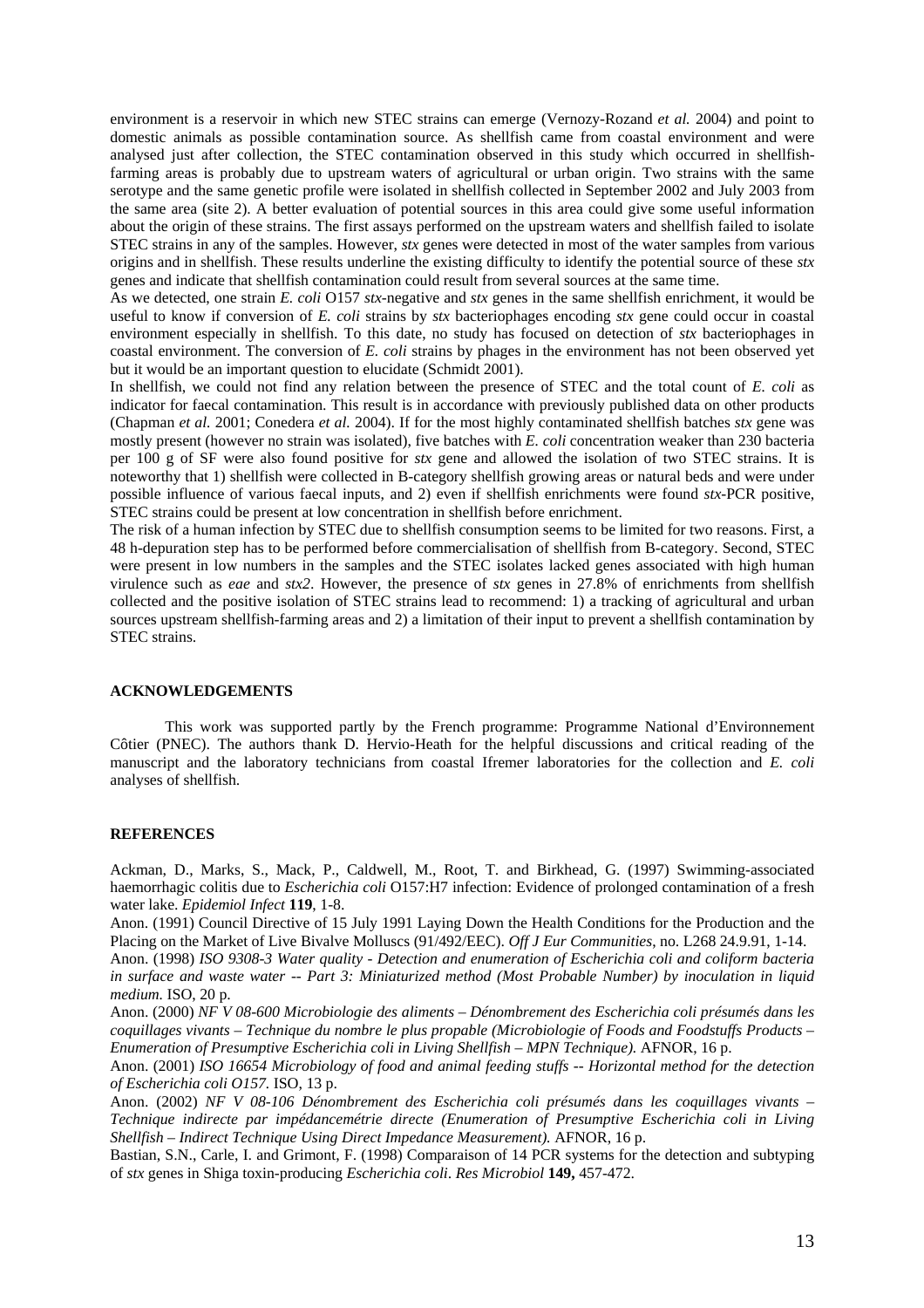Beutin, L., Geier, D., Steinruck, H., Zimmermann, S. and Scheutz, F. (1993) Prevalence and some properties of verotoxin (Shiga-like toxin)-producing *Escherichia coli* in seven different species of healthy domestic animals. *J Clin Microbiol* **31,** 2483-2488.

Beutin, L., Zimmermann, S. and Gleier, K. (1996) Rapid detection and isolation of shiga-like toxin (verocytotoxin)- producing *Escherichia coli* by direct testing of individual enterohemolytic colonies from washed sheep blood agar plates in the VTEC-RPLA assay. *J Clin Microbiol* **34**, 2812-2814.

Beutin, L., Zimmermann, S. and Gleier, K. (1998) Human infections with Shiga toxin-producing *Escherichia coli* other than serogroup O157 in Germany. *Emerg Infect Dis* **4,** 635-639.

Beutin, L., Strauch, E. and Fischer, I. (1999) Isolation of *Shigella sonnei* lysogenic for a bacteriophage encoding gene for production of Shiga toxin. *Lancet* **353,** 1498.

Bouvet, J., Bavai, C., Rossel, R., Le Roux, A., Montet, M. P., Ray Gueniot, S., Mazuy, C., Arquilliere, C. and Vernozy Rozand, C. (2001) Prevalence of verotoxin-producing *Escherichia coli* and *E. coli* O157: H7 in pig carcasses from three French slaughterhouses. *Int J Food Microbiol* **71,** 249-255.

Bouvet, J., Montet, M. P., Rossel, R., Le Roux, A., Bavai, C., Ray Gueniot, S., Mazuy, C., Atrache, V. and Vernozy Rozand, C. (2002) Prevalence of verotoxin-producing *Escherichia coli* (VTEC) and *E. coli* O157: H7 in French pork. *J Appl Microbiol* **93,** 7-14.

Bürk, C., Dietrich, R., Açar, G., Moravek, M., Bülte, M. and Märtlbauer, E. (2003) Identification and characterization of a new variant of Shiga toxin 1 in *Escherichia coli* ONT:H19 of bovine origin. *J Clin Microbiol* **41,** 2106-2112.

Cebula, T., Payne, W. and Feng, P. (1995) Simultaneous identification of strains of *Escherichia coli* serotype O157:H7 and their Shiga-like toxin type by mismatch amplification mutation assay-multiplex PCR. *J Clin Microbiol* **33**, 248-250.

Chapman, P. A., Ellin, M., Ashton, R. and Shafique, W. (2001) Comparison of culture, PCR and immunoassays for detecting *Escherichia coli* O157 following enrichment culture and immunomagnetic separation performed on naturally contaminated raw meat products. *Int J Food Microbiol* **68,** 11-20.

Chapman, P. A., Siddons, C. A., Gerdan Malo, A.T. and Harkin, M. (1997) A 1-year study of *Escherichia coli* O157 in cattle, sheep, pigs and poultry. *Epidemiol Infect* **119,** 245-250.

Conedera, G., Dalvit, P., Martini, M., Galiero, G., Gramaglia, M., Goffredo, E., Loffredo, G., Morabito, S., Ottaviani, D. and Paterlini, F. (2004) Verocytoxin-producing *Escherichia coli* O157 in minced beef and diary products in Italy. *Int J Food Microbiol* **96,** 67-73.

Duffy, G. (2003) Verocytoxigenic *Escherichia coli* in animal faeces, manures and slurries. *J Appl Microbiol* **94**, 94S-103S.

Dupont, J., Dumont, F., Menanteau, C. and Pommepuy M. (2004) Calibration of the impedance method for rapid quantitative estimation of *Escherichia coli* in live marine bivalve molluscs. *J Appl Microbiol* **96**, 894-902.

Dupray, E., Caprais, M.P., Derrien, A., Monfort, P., Convenant, A., Penot, J., Fach, P., Dilasser, F., Pérelle, S., Grout, J., Federighi, M., Jugiau, F. and Rama, F. (1999). Flux bactériens et qualité sanitaire des coquillages en baie de la Fresnaye. In *Pollutions diffuses: du bassin versant au littoral*, ed. M. Merceron, pp. 169-178, Plouzané: Ifremer.

Fagan, P.K., Hornitzky, M.A., Bettelheim, K.A. and Djordjevic, S.P. (1999) Detection of shiga-like toxin (*stx1* and *stx2*), intimin (*eaeA*), and enterohemorrhagic *Escherichia coli* (EHEC) hemolysin (EHEC *hlyA*) genes in animal feces by multiplex PCR. *Appl Environ Microbiol* **65,** 5177-5181.

Feldhusen, F. (2000) The role of seafood in bacterial foodborne diseases*. Microbes Infect* **2**, 1651-1660.

Griffin, P. M. and Tauxe, R. V. (1991) The epidemiology of infections caused by *Escherichia coli* O157:H7, other enterohemorrhagic *E. coli*, and the associated hemolytic uremic syndrome. *Epidemiol Rev* **13,** 60-98.

Guyon, R., Dorey, F., Collobert, J. F., Foret, J., Goubert, C., Mariau, V. and Malas, J. P., (2000) Detection of Shiga toxin-producing *Escherichia coli* O157 in shellfish (*Crassostrea gigas*). *Sci Aliments* **20**, 457-465.

Hancock, D., Besser, T., Le Jeune, J., Davis, M. and Rice, D. (2001) The control of VTEC in the animal reservoir. *Int J Food Microbiol* **66**, 71-78.

Herold, S., Karch, H. and Schmidt, H. (2004) Shiga toxin-encoding bacteriophages – genomes in motion. *Int J Food Microbiol* **294,** 115-121.

Hervio-Heath, D., Colwell, R. R., Derrien, A., Robert-Pillot, A., Fournier, J. M. and Pommepuy, M. (2002) Occurrence of pathogenic vibrios in coastal areas of France. *J Appl Microbiol* **92,** 1123-1135.

Höller, C., Koschinsky, S. and Witthuhn, D. (1999) Isolation of enterohaemorrhagic *Escherichia coli* from municipal sewage. *Lancet* **353,** 2039.

Ibekwe, A. M., Watt, P. M., Grieve, C. M., Sharma, V. K. and Lyons, S. R. (2002) Multiplex fluorogenic realtime PCR for detection and quantification of *Escherichia coli* O157:H7 in dairy wastewater wetlands. *Appl Environ Microbiol* **68,** 4853-4862.

Johnson, W.M., Pollard, D.R., Lior, H., Tyler, S.D. and Rozee, K.R. (1990) Differentiation of genes coding for *Escherichia coli* verotoxin 2 and the verotoxin associated with porcine edema disease (VTe) by the polymerase chain reaction. *J Appl Microbiol* **28,** 2351-2353.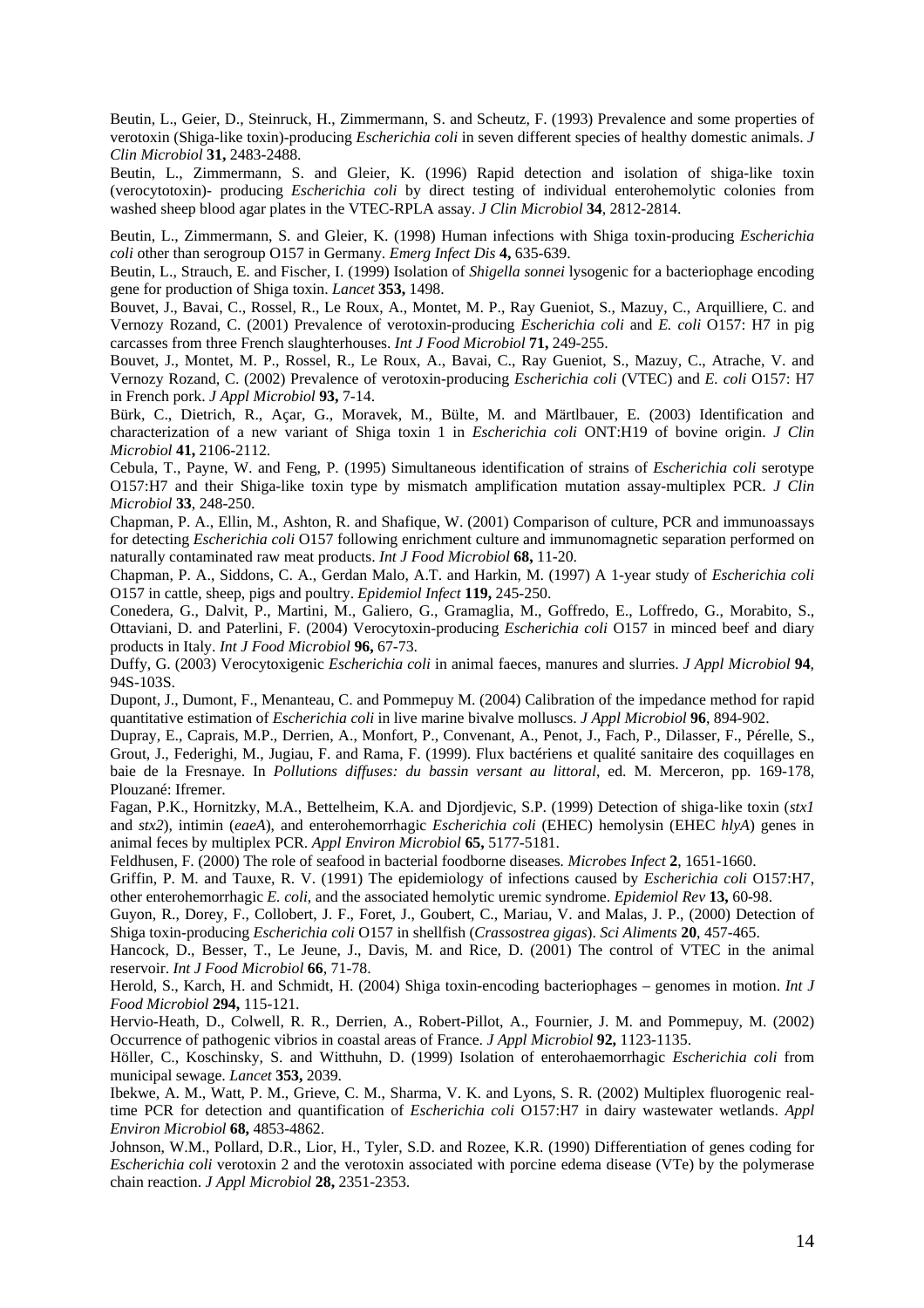Karch, H., Meyer, T., Rüssmann H. and Heesemann J. (1992) Frequent loss of Shiga-like toxin genes in clinical isolates of *Escherichia coli* upon subcultivation*. Infect Immun* **60**, 3464-3467.

Kumar, H. S., Karunasagar, I., Karunasagar, I., Teizou, T., Shima, K. and Yamasaki, S. (2004) Characterisation of Shiga toxin-producing *Escherichia coli* (STEC) isolated from seafood and beef. *FEMS Microbiol Lett* **233,**  173-178.

Kumar, H. S., Otta, S. and Karunasagar, I. (2001) Detection of Shiga-toxigenic *Escherichia coli* (STEC) in fresh seafood and meat marketed in Mangalore, India by PCR. *Lett Appl Microbiol* **33,** 334-338.

Lee, R.J. and Morgan, O.C. (2003) Environmental factors influencing the microbiological contamination of commercially harvested shellfish. *Water Sci Technol* **47**, 65-70.

Le Guyader, F., Haugarreau, L., Miossec, L., Dubois, E. and Pommepuy, M. (2000) Three-year study to assess human enteric viruses in shellfish. *Appl Environ Microbiol* **66,** 3241-3248.

Lipp, E. K. and Rose, J. B. (1997) The role of seafood in foodborne diseases in the United States of America. *Rev Sci Tech (International Office of Epizootics)* **16**, 620-640.

Machado, J., Grimont, F. and Grimont, P .A.D. (2000) Identification of *Escherichia coli* flagellar types by restrition of the amplified *fliC* gene. *Res Microbiol* **151,** 535-546.

MacRae, M., Strachan, N.J.C, Jacklin, M. and Ogden, I.D. (2003) Methods to isolate and incidence of *Escherichia coli* O157 in UK Shellfish. In *5th International Symposium on* 'Shiga toxin - producing *E. coli* infections', VTEC 2003, Edinburgh, June  $8<sup>th</sup>$ -11<sup>th</sup> 2003, poster presentation.

Mead, P. S. and Griffin, P. M. (1998*) Escherichia coli* O157:H7. *Lancet* **352,** 1207-1212.

Muniesa, M. and Jofre, J. (1998) Abundance in sewage of bacteriophages that infect *Escherichia coli* O157:H7 and that carry the Shiga toxin 2 gene. *Appl Environ Microbiol* **64,** 2443-2448.

Muniesa, M. and Jofre, J. (2000) Occurrence of phages infecting *Escherichia coli* O157:H7 carrying the Stx 2 gene in sewage from different countries. *FEMS Microbiol Lett* **183,** 197-200.

Nakao, H., Kimura, K., Murakami, H., Maruyama, T. and Tadeka, T. (2002) Subtyping of Shiga toxin 2 variants in human-derived Shiga toxin-producing *Escherichia coli* strains isolated in Japan. *FEMS Immunol Med Microbiol* **34,** 289-297.

Nielsen, E. M. and Andersen, M. T. (2003) Detection and characterization of Verocytotoxin-producing *Escherichia coli* by automated 5' nuclease PCR assay. *J Clin Microbiol* **41,** 2884-2893.

O'Brien, A.D. J., Newland, J.W., Miller, S.F., Holmes, R.K., Smith, H.W. and Formal, S.B. (1984) Shiga-like toxin converting phages from *E. coli* strains that cause hemorrhagic colitis or infantile diarrhea. *Science* **226,** 694-696.

Ohmura-Hoshino, M., Ho, S.T., Kurazono, H., Igarashi, K., Yamasaki, S. and Tadeka, Y. (2003) Genetic and immunological analysis of a novel variant of Shiga toxin 1 from bovine *Escherichia coli* strains and development of bead-ELISA to detect the variant toxin. *Microbiol Immunol* **47,** 717-725.

Olsen, S. J., Miller, T. Breuer, T., Kennedy, M., Higgins, C., Walford, J., McKee, G., Fox, K., Bibb, W. and Mead, P. (2002) A waterborne outbreak of *Escherichia coli* O157:H7 infections and hemolytic uremic syndrome: implications for rural water systems. *Emerg Infect Dis* **8,** 370-375.

Orskov, F. and Orskov, I. (1984) Serotyping of *Escherichia coli*. *J Microbiol Methods* **14**, 43-112.

Paton, A. W. and Paton, J. C. (1998b) Detection and characterization of shiga toxigenic *Escherichia coli* by using multiplex PCR assays for *stx*(1), *stx*(2), *eaeA*, enterohemorrhagic *E-coli hlyA*, *rfb*(O111), and *rfb(*O157). *J Clin Microbiol* **36,** 598-602.

Paton, J. C. and Paton, A. W. (1997) Instability of a Shiga toxin type 2 gene in *Enterobacter cloacae*. *J Clin Microbiol* **35,** 1917.

Paton, J. C. and Paton, A. W. (1998a) Pathogenesis and diagnosis of Shiga toxin-producing *Escherichia coli* infections. *Clin Microbiol Rev* **11,** 450-479.

Potasman, I., Paz, A. and Odeh, M. (2002) Infectious outbreaks associated with bivalve shellfish consumption: a worldwide perspective. *Clin Infect Dis* **35**, 921-928.

Rampersad, F. S., Laloo, S., La Borde, A., Maharaj, K., Sookhai, L., Teelucksingh, J., Reid, S., McDougall, L. and Adesiyun, A. A. (1999) Microbial quality of oysters sold in Western Trinidad and potential health risk to consumers. *Epidemiol Infect* **123,** 241-250.

Read, S. C., Clarke, R. C., Martin, A., De Grandis, S. A., Hii, J., McEwen, S. and Gyles, C. L. (1992).

Polymerase chain reaction for detection of verocytotoxigenic *Escherichia coli* isolated from animal and food sources. *Mol Cell Probes* **6**, 153-161.

Reid, S.D., Betting, D.J. and Whitlam, T.S. (1999) Molecular detection and identification of intimin alleles in pathogenic *Escherichia coli* by multiplex PCR. *J Clin Microbiol* **37,** 2719-2722.

Riley, L. W., Remis, R. S., Helgerson, S. D., Mac Gee, H. B., Wells, J. G., Davis, B. R., Herbert, R. J., Johson, L. M., Margrett, N. T., Blake, P. A. and Cohen, L. A. (1983) Hemorrhagic colitis associated with a rare *Escherichia coli* serotype. *N Engl J Med* **308**, 681-685.